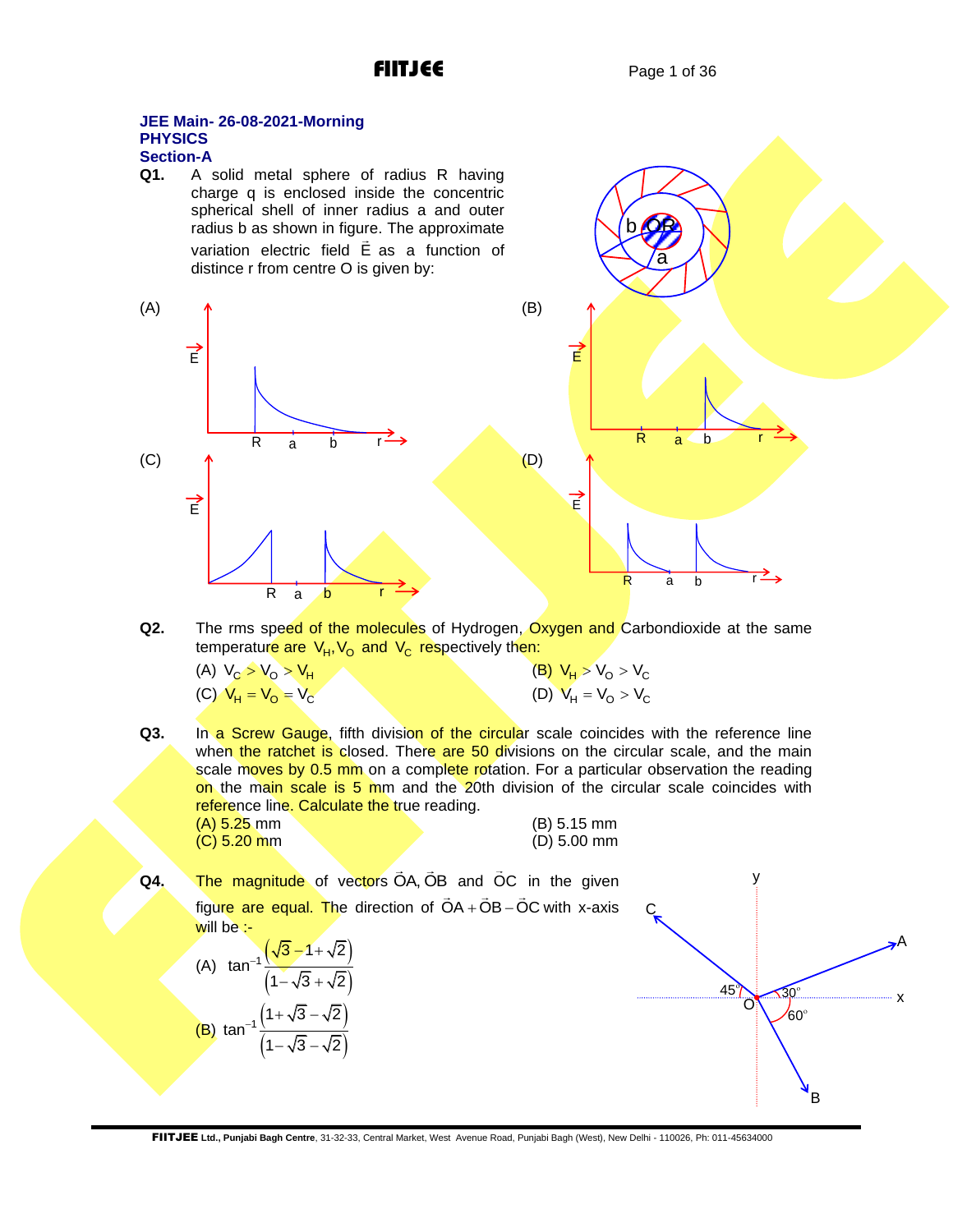(C) 
$$
\tan^{-1} \frac{\left(1 - \sqrt{3} - \sqrt{2}\right)}{\left(1 + \sqrt{3} + \sqrt{2}\right)}
$$
  
(D)  $\tan^{-1} \frac{\left(\sqrt{3} - 1 + \sqrt{2}\right)}{\left(1 + \sqrt{3} - \sqrt{2}\right)}$ 

**Q6.** In the given figure, the emf of the cell is 2.2V

and if internal resistance is 0.6Ω. Calculate the power dissipated in the whole circuit:

**Q5.** The fractional change in the magnetic field intensity at a distance 'r' from centre on the axis of current carrying coil of radius 'a' to the magnetic field intensity at the centre of the same coil is : (Take  $r < a$ )

(B)

2 2 2r

(A) 
$$
\frac{2}{3} \frac{a^2}{r^2}
$$
  
(C)  $\frac{3}{2} \frac{a^2}{r^2}$ 

(A) 2.2 W (B) 0.65 W (B) 0.65 W (C) 4.4 W (D) 1.32 W



**Q7.** An inductor coil stores 64 J of magnetic field energy and dissipates energy at the rate of 640 W when a current of 8A is passed through it. If this coil is joined across an ideal battery, find the time constant of the circuit in seconds :  $(A) 0.8$  (B) 0.2 (C) 0.125 (D) 0.4

**Q8.** If E, L, M and G denote the quantities as energy, angular momentum, mass and constant of gravitation respectively, then the dimensions of P in the formula  $P = EL<sup>2</sup> M<sup>-5</sup>G<sup>-2</sup>$  are :-

| $(A)$ $[M^0 L^0 T^0]$       | (B) $\left\lceil M^1 L^1 T^{-2} \right\rceil$  |
|-----------------------------|------------------------------------------------|
| $(C)$ $\boxed{M^0 L^1 T^0}$ | (D) $\left\lceil M^{-1}L^{-1}T^2 \right\rceil$ |

Q9. A series LCR circuit driven by 300 V at a frequency of 50 Hz contains a resistance  $\mathsf{R} =$  3kΩ, an inductor of inductive reactances  $\mathsf{X}_\mathsf{L} = 250\pi$  Ω and an unknown capacitor. The value of capacitance to maximize the average power should be :

| (Take $\pi^2$ = 10) |                |
|---------------------|----------------|
| (A) $400 \mu F$     | (B) $4 \mu F$  |
| (C) 40 $\mu$ F      | (D) 25 $\mu$ F |

**Q10.** Inside a uniform spherical shell:

- (a) the gravitational field is zero
- (b) the gravitational potential is zero
- (c) the gravitational field is same everywhere
- (d) the gravitation potential is same everywhere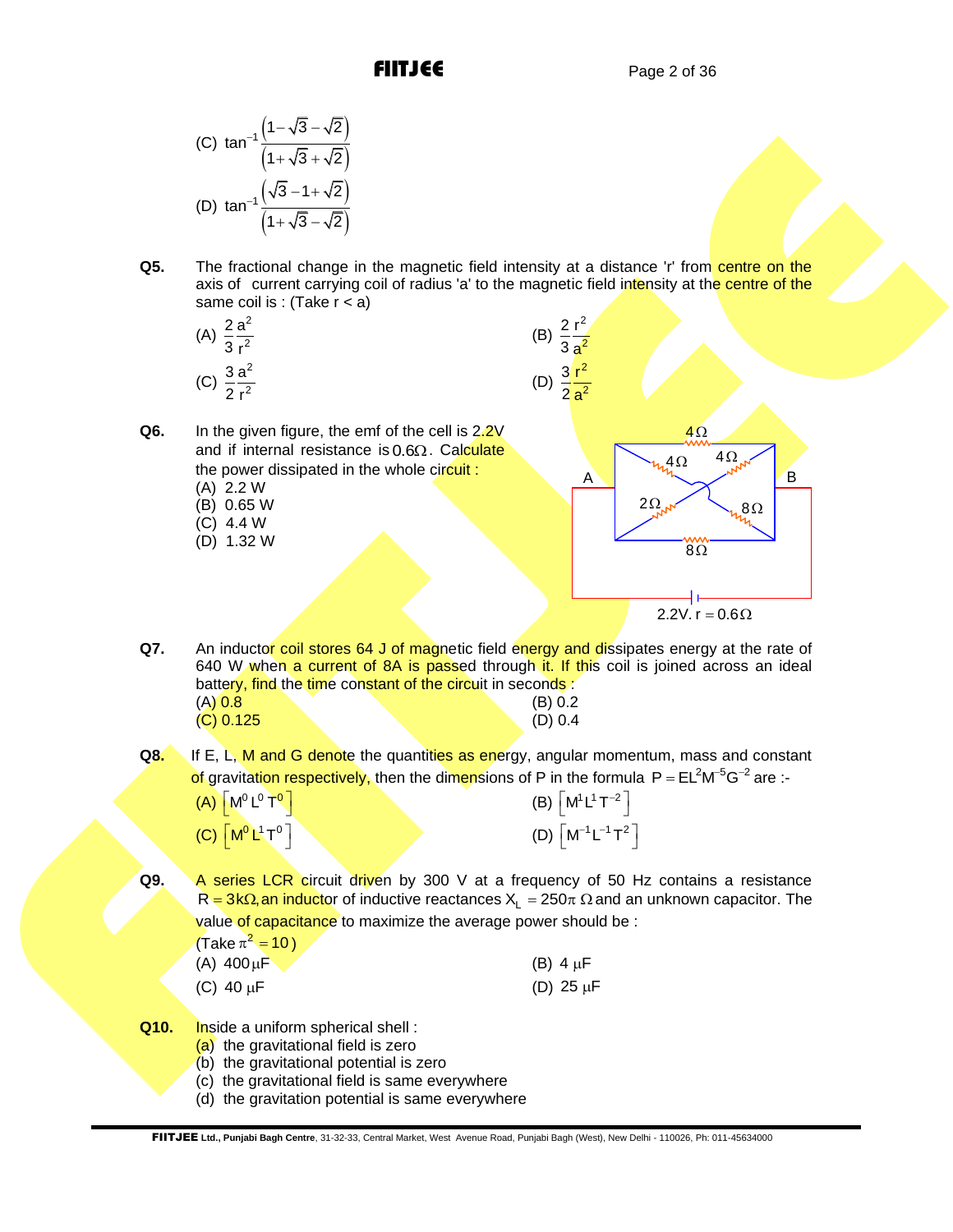|      | (e) all the above<br>Choose the most appropriate answer from the options given below :<br>$(A)$ (e) only<br>$(C)$ (b), $(c)$ and $(d)$ only                                                                                                                                                                                                                                      | $(B)$ (a), (c) and (d) only<br>$(D)$ (a), (b) and (c) only |
|------|----------------------------------------------------------------------------------------------------------------------------------------------------------------------------------------------------------------------------------------------------------------------------------------------------------------------------------------------------------------------------------|------------------------------------------------------------|
| Q11. | In a photoelectric experiment ultraviolet light of wavelength 280 nm is used with lithium<br>cathode having work function $\phi = 2.5 \text{ eV}$ . If the wavelength of incident light is switched to                                                                                                                                                                           |                                                            |
|      | 400 nm, find out the change in the stopping potential. $(h = 6.63 \times 10^{-34} \text{ Js}, c = 3 \times 10^8 \text{ m s}^{-1})$                                                                                                                                                                                                                                               |                                                            |
|      | (A) 1.3 V<br>(C) 0.6 V                                                                                                                                                                                                                                                                                                                                                           | (B) 1.1 V<br>(D) 1.9 V                                     |
| Q12. | Car B overtakes another car A at a relative speed of 40 $\text{ms}$ <sup>-1</sup> . How fast will the image of<br>car B appear to move in the mirror of focal length 10 cm fitted in car A, when the car B is<br>away from the car A?<br>1.9 <sub>m</sub>                                                                                                                        |                                                            |
|      | (A) $0.1 \text{ ms}^{-1}$                                                                                                                                                                                                                                                                                                                                                        | (B) $0.2 \text{ms}^{-1}$                                   |
|      | (C) $4ms^{-1}$                                                                                                                                                                                                                                                                                                                                                                   | (D) $40 \text{ ms}^{-1}$                                   |
| Q13. | An electric appliance supplies 6000 J/min heat to the system. If the system delivers a<br>power of 90W. How long it would take to increase the internal energy by 2.5 $\times$ 10 <sup>3</sup> J?                                                                                                                                                                                |                                                            |
|      | (A) $4.1 \times 10^{1}$ s                                                                                                                                                                                                                                                                                                                                                        | (B) $2.4 \times 10^3$ s                                    |
|      | (C) $2.5 \times 10^1$ s                                                                                                                                                                                                                                                                                                                                                          | (D) $2.5 \times 10^2$ s                                    |
| Q14. | A particular hydrogen like ion emits radiation of frequency $2.92 \times 10^{15}$ Hz when it makes<br>transition from $n = 3$ to $n = 1$ . The frequency in Hz of radiation emitted in transition from n<br>$= 2$ to n = 1 will be :<br>(A) $2.46 \times 10^{15}$                                                                                                                | (B) $4.38 \times 10^{15}$                                  |
|      | (C) $6.57 \times 10^{15}$                                                                                                                                                                                                                                                                                                                                                        | (D) $0.44 \times 10^{15}$                                  |
|      |                                                                                                                                                                                                                                                                                                                                                                                  |                                                            |
| Q15. | The material filled between the plates of a parallel plate capacitor has resistivity 200 $\Omega$ m.<br>The value of capacitance of the capacitor is 2 pF. If a potential difference of 40 V is<br>applied across the plates of the capacitor, then the value of leakage current flowing out of<br>the capacitor is: (given the value of relative permitivity of material is 50) |                                                            |
|      | $(A)$ 0.9 $\mu$ A                                                                                                                                                                                                                                                                                                                                                                | (B) 9.0mA                                                  |
|      | $(C) 9.0 \mu A$                                                                                                                                                                                                                                                                                                                                                                  | (D) 0.9mA                                                  |
| Q16. | Two narrow bores of diameter 5.0 mm and 8.0 mm are joined together to form a U-<br>shaped tube open at both ends. If this U-tube contains water, what is the difference in the<br>level of two limbs of the tube.                                                                                                                                                                |                                                            |
|      | <b>Take surface tension of water T</b> = 7.3 x 10 <sup>-2</sup> Nm <sup>-1</sup> , angle of contact = 0, g = 10 ms <sup>-2</sup> and<br>density of water = $1.0 \times 10^3$ kg m <sup>-3</sup> ]                                                                                                                                                                                |                                                            |
|      | $(A)$ 2.19 mm<br>$(C)$ 5.34 mm                                                                                                                                                                                                                                                                                                                                                   | (B) 4.97 mm<br>(D) 3.62 mm                                 |
| Q17. | Identify the logic operation carried out by the given                                                                                                                                                                                                                                                                                                                            |                                                            |
|      | circuit :-                                                                                                                                                                                                                                                                                                                                                                       | A٠                                                         |
|      | (A) NAND<br>(B) NOR                                                                                                                                                                                                                                                                                                                                                              |                                                            |
|      | $(C)$ AND                                                                                                                                                                                                                                                                                                                                                                        | $\overline{z}$<br>в٠                                       |
|      | $(D)$ OR                                                                                                                                                                                                                                                                                                                                                                         |                                                            |
|      |                                                                                                                                                                                                                                                                                                                                                                                  |                                                            |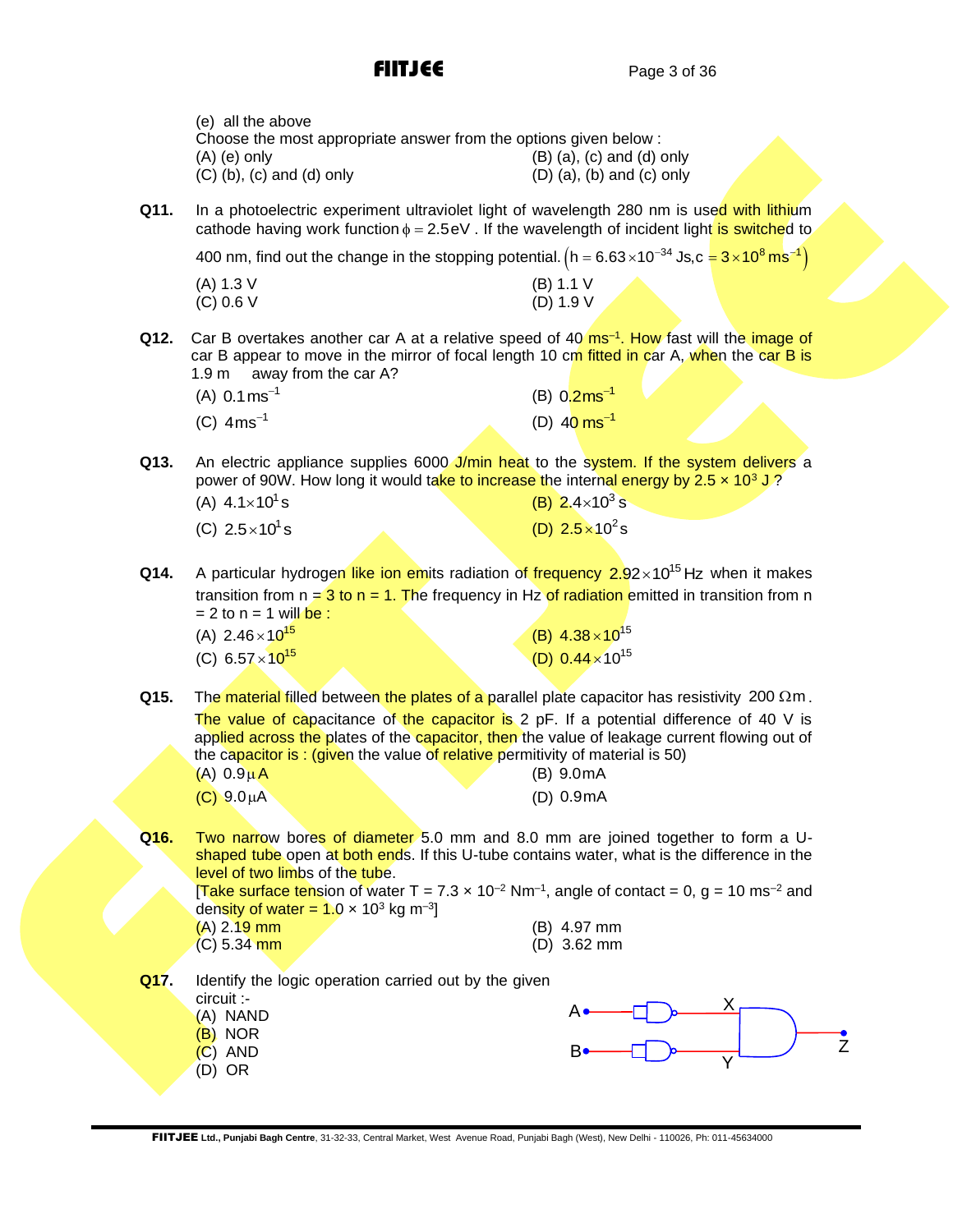**Q18.** The initial mass of a rocket is 1000 kg. Calculate at what rate the fuel should be burnt so that the rocket is given an acceleration of 20 ms<sup>-2</sup>. The gases come out at a relative

speed of  $500 \text{ms}^{-1}$  with respect to the rocket :[Use  $g = 10 \text{m/s}^2$ ]

 $(A)$  500 kgs<sup>-1</sup>  $(B)$  10 kgs<sup>-1</sup>

(C)  $6.0 \times 10^2$  kg s<sup>-1</sup> (D)  $60kg s^{-1}$ 

**Q19. Statement-I:** By doping silicon semiconductor with pentavalent material, the electrons density increases.

**Statement-II:** The n-type semiconductor has net negative charge.

In the light of the above statements, choose the most appropriate answer from the options given below :

(A) Both Statement-I and Statement-II are true.

(B) Statement-I is true but Statement-II is false.

(C) Statement-I is false but Statement-II is true.

- (D) Both Statement-I and Statement-II are false.
- **Q20.** What equal length of an iron wire and a copper-nickel alloy wire, each of 2 mm diameter connected parallel to give an equivalent resistance of 3Ω?

(Given resistivities of iron and conper-nickel alloy wire are  $12\mu\Omega$  cm and  $51\mu\Omega$  cm respectively)

| (A) 110 m |  | $(B)$ 90 m |
|-----------|--|------------|
| (C) 82 m  |  | $(D)$ 97 m |
|           |  |            |

## **Section-B**

- **Q1.** Two spherical balls having equal masses with radius of 5 cm each are thrown upwards along the same vertical direction at an interval of 3s with the same initial velocity of 35 m/s, then these balls collide at a height of .......... m. (Take g = 10 m/s<sup>2</sup>)
- **Q2.** A source and a detector move away from each other in absence of wind with a speed of 20 m/s with respect to the ground. If the detector detects a frequency of 1800 Hz of the sound coming from the source, then the original frequency of source considering speed of sound in air 340 m/s will be .....Hz.
- Q3. Consider a badminton racket with length scales as shown in the figure. If the mass of the linear and circular portions of the badminton racket are same (M) and the mass of the threads are negligible, the moment of inertia of the racket about an axis perpendicular to the handle and in the plane of the ring at,  $\frac{r}{2}$ 2 distance from the end A of the handle will  $Mr<sup>2</sup>$ .

 $\frac{1}{2}$ 

**Q4.** Two short magnetic dipoles m1 and m2 each having magnetic moment of 1 Am<sup>2</sup> are placed at point O and P respectively. The distance between OP is 1 meter. The torque experienced by the magnetic dipole m2 due to the presence of  $m<sub>1</sub>$ is



FIITJEE **Ltd., Punjabi Bagh Centre**, 31-32-33, Central Market, West Avenue Road, Punjabi Bagh (West), New Delhi - 110026, Ph: 011-45634000

 $\cap$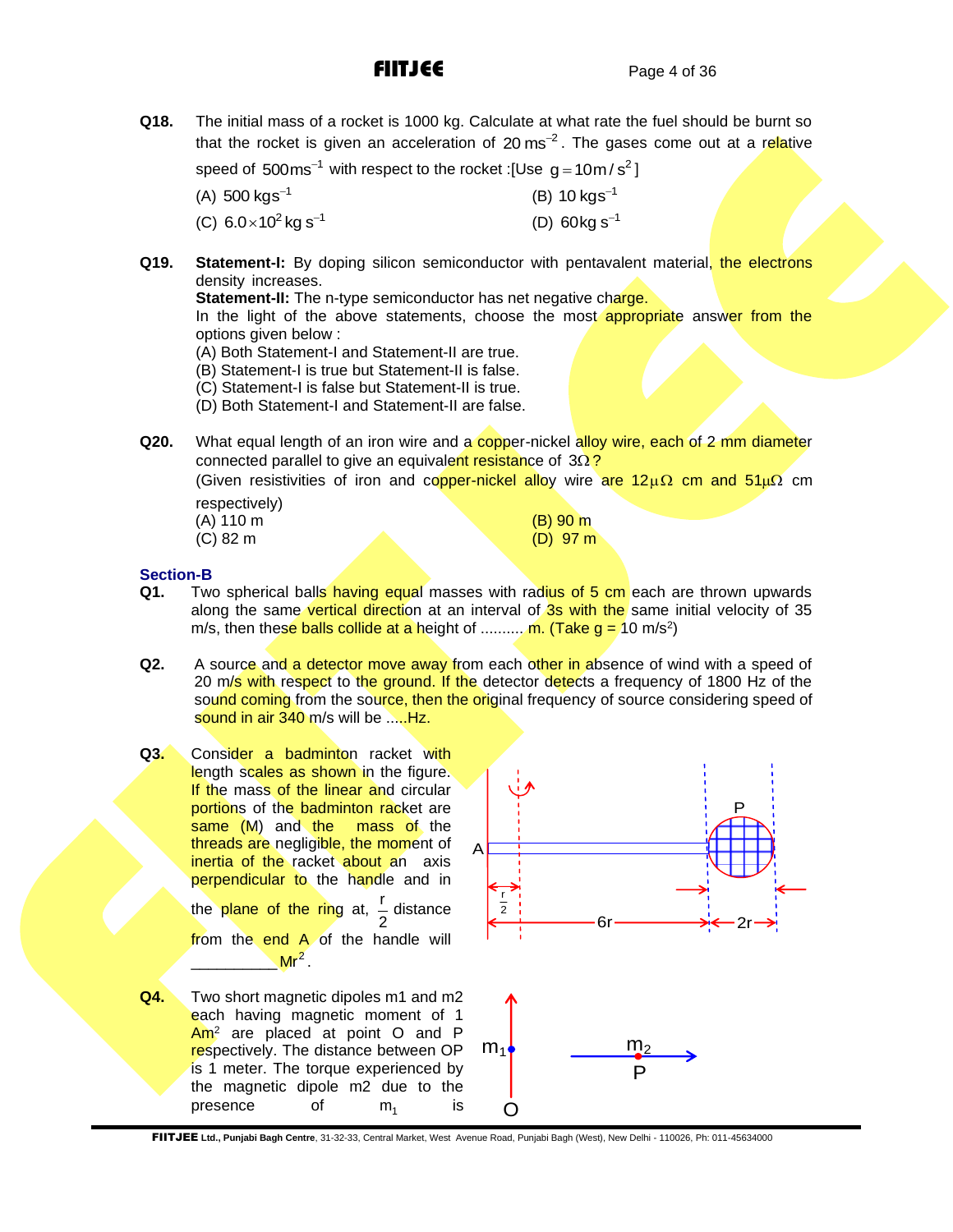\_\_\_\_\_\_\_\_\_\_\_\_\_\_\_\_\_  $\times 10^{-7}$  Nm.

- **Q5.** White light is passed through a double slit and interference is observed on a screen 1.5 m away. The separation between the slits is 0.3 mm. The first violet and red *fringes* are formed 2.0 mm and 3.5 mm away from the central white fringes. The difference in wavelengths of red and voilet light is ......... nm.
- **Q6.** A soap bubble of radius 3 cm is formed inside the another soap bubble of radius 6 cm. The radius of an equivalent soap bubble which has the same excess pressure as inside<br>the smaller bubble with respect to the atmospheric pressure is to the atmospheric \_\_\_\_\_\_\_\_\_\_\_\_\_\_\_\_\_\_\_\_\_\_cm.
- **Q7.** A uniform chain of length 3 meter and mass 3 kg overhangs a smooth table with 2 meter laying on the table. If k is the kinetic energy of the chain in joule as it completely slips off the table, then the value of k is \_\_\_\_\_\_\_\_\_\_\_\_\_\_\_\_\_\_\_\_\_\_(Take g = 10 m/s<sup>2</sup> )
- 

**Q8.** The electric field in a plane electromagnetic wave is given by 
$$
\vec{E} = 200 \cos \left[ \left( \frac{0.5 \times 10^3}{m} \right) x - \left( 1.5 \times 10^{11} \frac{\text{rad}}{\text{s}} \times t \right) \right] \frac{V}{m} \hat{j}
$$

If this wave falls normally on a perfectly reflecting surface having an area of 100 cm2. If the radiation pressure exerted by the  $E.M.$  wave on the surface during a 10 minute exposure is .  $\frac{1}{10^9} \frac{1}{m^2}$ x N  $10^9$  m . Find the value of x

- **Q9.** An amplitude modulated wave is represented by An amplitude modulated wave is represented by<br> $C_m(t) = 10(1+0.2\cos 12560t)\sin\left(111\times10^4t\right)$  volts. The modulating frequency in kHz will be .......
- **Q10.** Two travelling waves produces a standing wave represented by equation, Two travelling waves produces a standing wave represented by equation,<br>y=<mark>1.0 mmcos</mark>(1.57 cm<sup>-1</sup>)x sin(78.5 s<sup>-1</sup>)t . The node closest to the origin in the region x 0 will be at x = \_\_\_\_\_\_\_\_\_\_\_\_\_\_cm.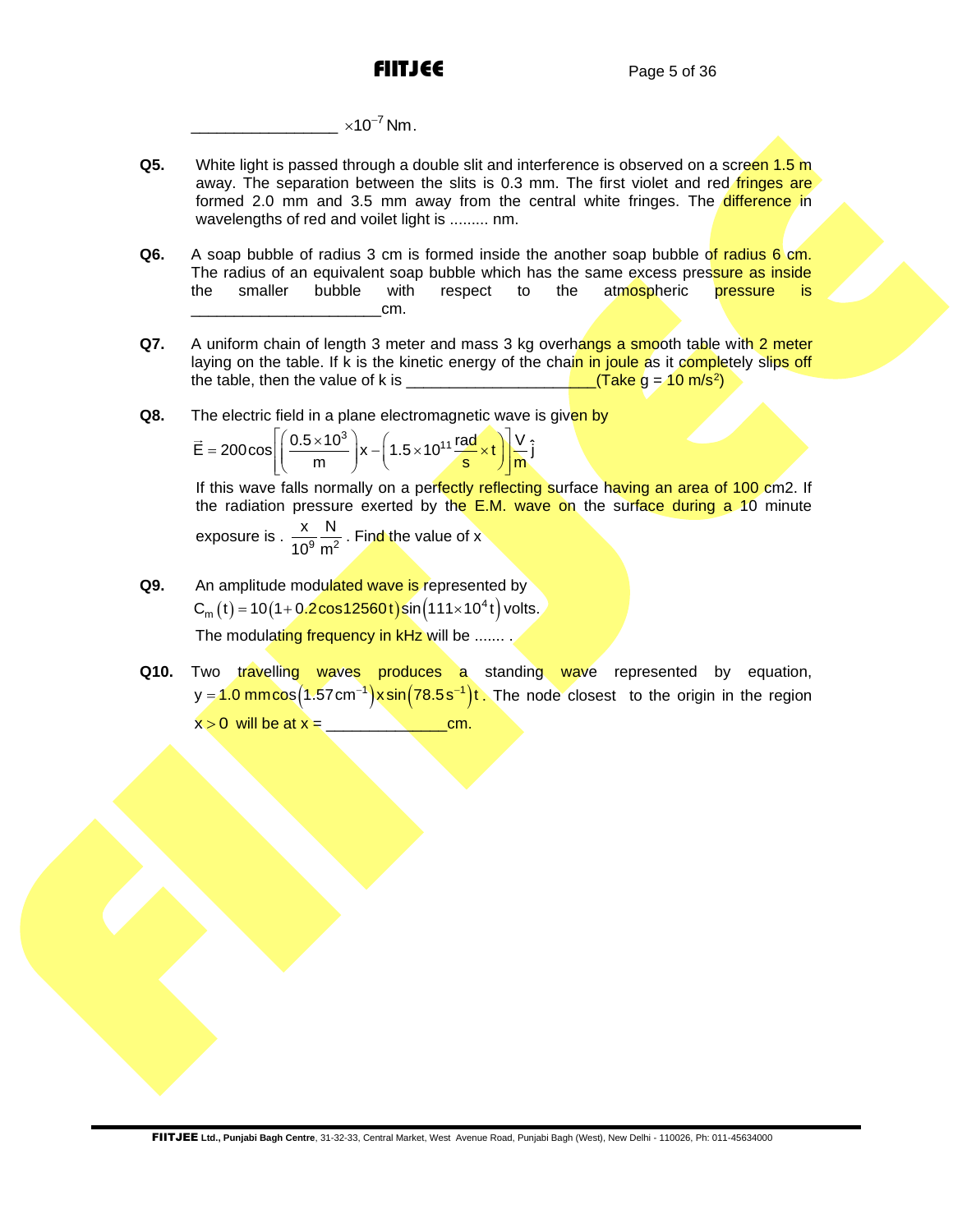

### **CHEMISTRY Section-A**<br>Q1. Th The polymer formed on heating Novolac with formaldehyde is : (A) Polyester (B) Bakelite<br>
(C) Nylon 6.6 (D) Melamine  $(C)$  Nylon 6,6 **Q2.** The correct options for the products **A** and **B** of the following reactions are OH  $\mathsf{Br}_2$  (Excess)  $H<sub>2</sub>O$ A B  $Br<sub>2</sub>$  $\text{CS}_2$  ,< 5 °C (A) **OH**  $A =$ OH  $B =$  $(B)$ OH Br  $\mathcal{A}$  Br  $A =$ **OH**  $B =$

- **Br** Br Br Br  $(C)$ OH Br Br Br  $A =$ **OH** Br Br  $B =$ (D) **OH** Br Br Br  $A =$ OH Br  $\lambda$  Br  $B =$
- **Q3.** What are the products formed in sequence when excess of CO<sub>2</sub> is passed in slaked lime? (A)  $Ca(HCO<sub>3</sub>)<sub>2</sub>$ ,  $CaCO<sub>3</sub>$ (B) CaO, CaCO<sub>3</sub>
	- (C)  $\textsf{CaCO}_3, \textsf{Ca}(\textsf{HCO}_3)_2$
- (D) CaO,  $Ca(HCO<sub>3</sub>)<sub>2</sub>$
- **Q4.** Which one of the following methods is most suitable for preparing deionized water?<br>(A) Permutit method (B) Synthetic resin method (B) Synthetic resin method (C) Calgon's method (D) Clark's method
- **Q5.** Given below are two statements.

**Statement I:** In the titration between strong acid and weak base methyl orange is suitable as an indicator.

**Statement II:** For titration of acetic acid with NaOH phenolphthalein is not a suitable indicator.

In the light of the above statements, choose the **most appropriate** answer from the options given below:

- (A) Both **Statement I** and **Statement II** are false
- (B) Both **Statement I** and **Statement II** are true
- (C) **Statement I** is true but **Statement II** is false
- (D) **Statement I** is false but **Statement II** is true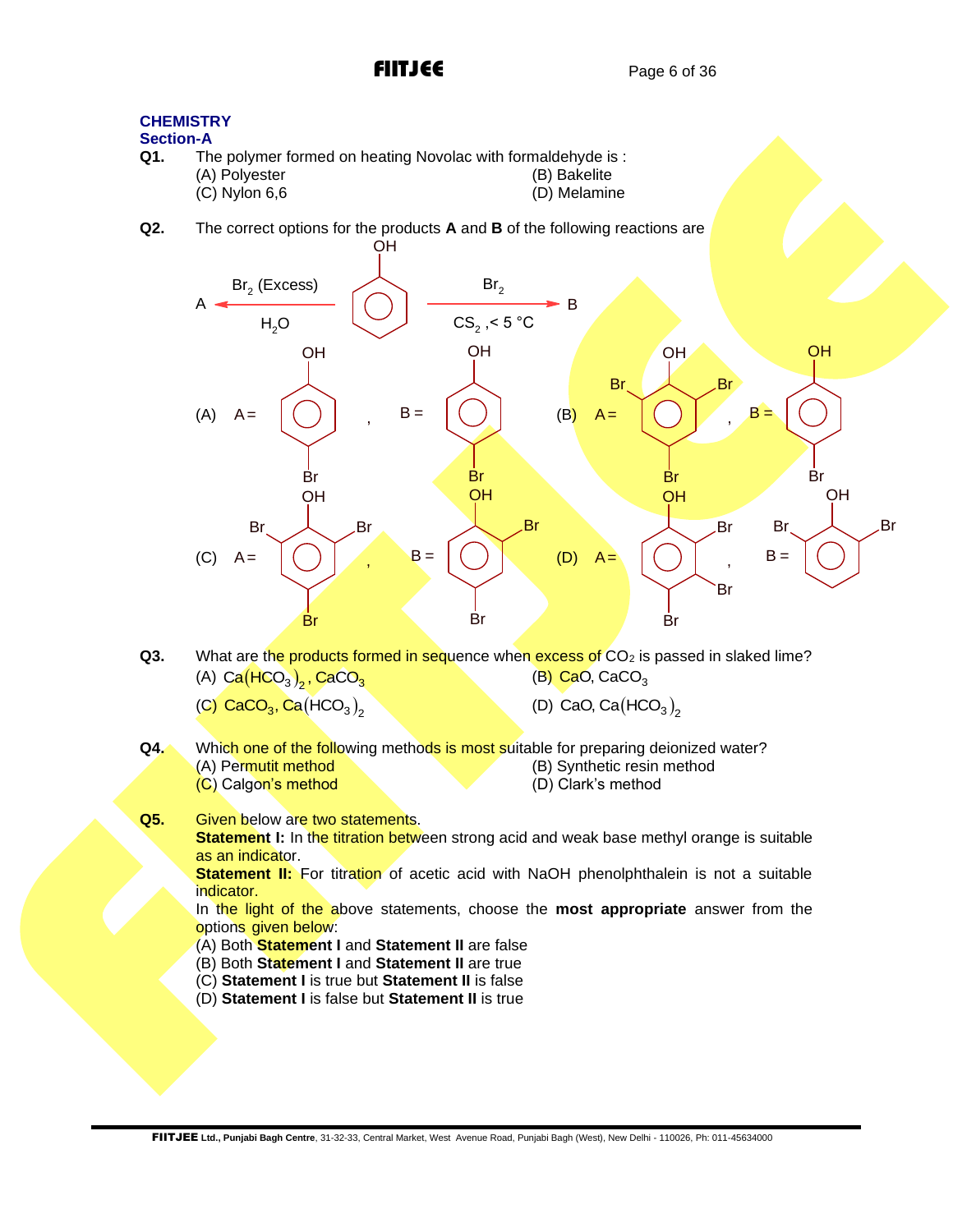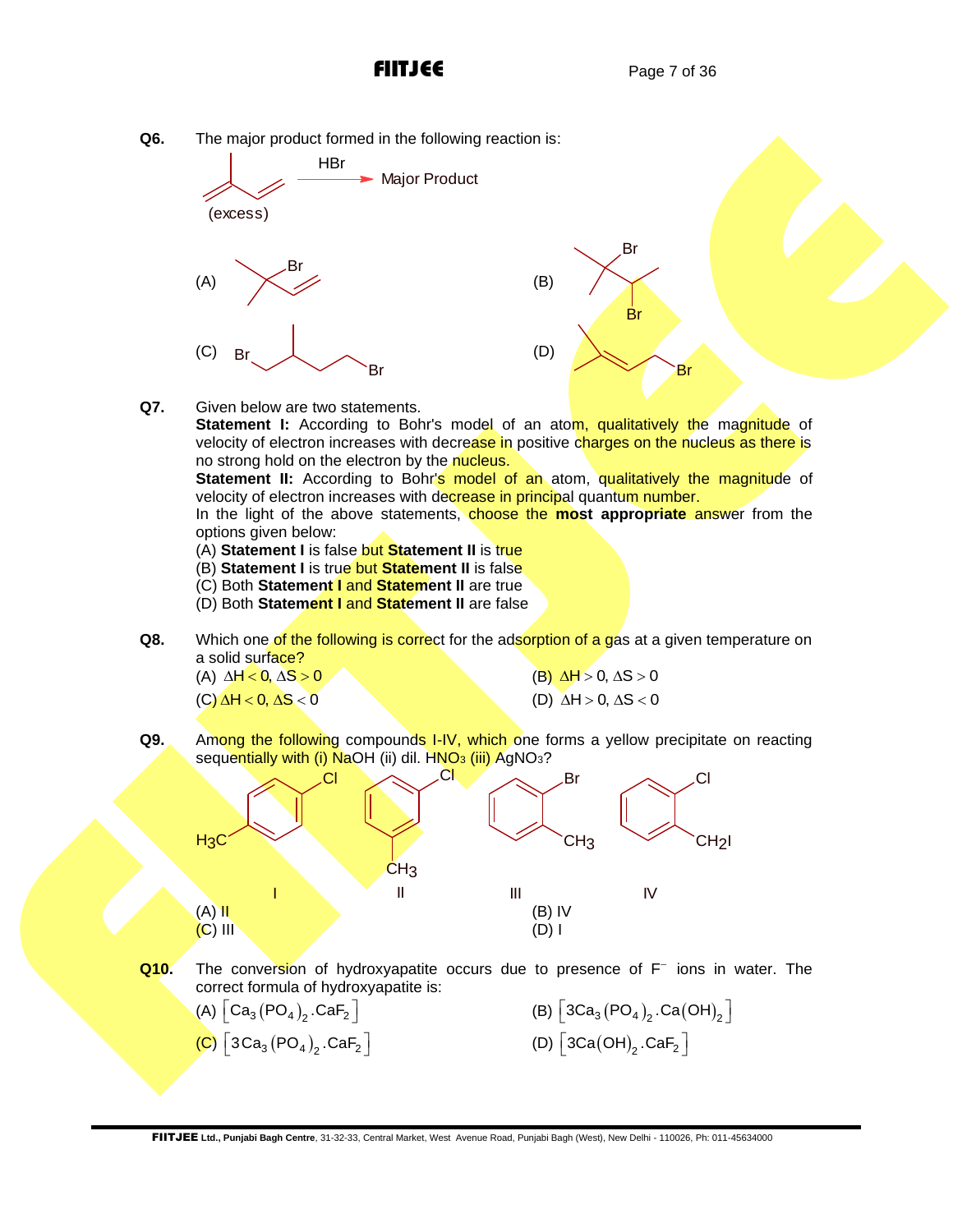- **Q11.** The correct sequential addition of reagents in the preparation of 3-nitrobenzoic acid from benzene is: benzene is:<br>(A) Br<sub>2</sub> / AlBr<sub>3</sub>,HNO<sub>3</sub> / H<sub>2</sub>SO<sub>4</sub>,Mg / ether,CO<sub>2</sub>,H<sub>3</sub>O
	- $^{+}$
	- (A)  $B_2$  / AlBi<sub>3</sub>, in  $O_3$  / E<sub>2</sub>SO<sub>4</sub>, Mg/ et let,  $P_3$ <br>(B)  $Br_2$  / AlBr<sub>3</sub>, HNO<sub>3</sub> / H<sub>2</sub>SO<sub>4</sub>, NaCN, H<sub>3</sub>O  $^{+}$
	- (B)  $\rm Br_2$  / AlBr $_3$ ,HNO $_3$  / H<sub>2</sub>SO<sub>4</sub>,NaCN,H $_3$ O<sup>+</sup><br>(C) HNO $_3$  / H<sub>2</sub>SO<sub>4</sub>,Br $_2$  / AlBr $_3$ ,Mg / ether,CO $_2$ ,H $_3$ O  $^+$
	- (C) Thro<sub>3</sub> / H<sub>2</sub>OO<sub>4</sub>, Br<sub>2</sub> / AlBr<sub>3</sub>, Mg / ether, C<br>(D) Br<sub>2</sub> / AlBr<sub>3</sub>, NaCN, H<sub>3</sub>O<sup>+</sup>, HNO<sub>3</sub> / H<sub>2</sub>SO<sub>4</sub>
- **Q12.** Given below are two statements: **Statement I:** The limiting molar conductivity of KCl *(strong electrolyte)* is higher compared to that of CH3COOH (weak electrolyte). **Statement II :** Molar conductivity decreases with decrease in concentration of electrolyte. In the light of the above statements, choose the **most appropriate** answer from the options given below : (A) **Statement I** is false but **Statement II** is true. (B) Both **Statement I** and **Statement II** are false. (C) Both **Statement I** and **Statement II** are true. (D) **Statement I** is true but **Statement II** is false.
	-
- **Q13.** Which one of the following when dissolved in water gives coloured solution in nitrogen atmosphere?

| (A) $Cu2Cl2$ |  | $(B)$ ZnCl <sub>2</sub> |
|--------------|--|-------------------------|
| (C) AgCl     |  | $(D)$ CuCl <sub>2</sub> |

- **Q14.** Which one of the **following complexes** is violet in colour?
	- (A)  $\left\lceil \mathsf{Fe(CN)}_{5}\mathsf{\overline{NOS}}\right\rceil^{4}$  $\left[\mathsf{Fe}(\mathsf{CN})_\mathbf{5} \mathsf{NOS}\right]^{4-}$  $(B)$   $[Fe(SCN)<sub>6</sub>]$ <sup>4</sup>  $\left[\mathsf{Fe}(\mathsf{SCN})_{6}\right]^{4-}$ (C)  $\mathsf{Fe}_{4}\left[\mathsf{Fe}\left(\mathsf{CN}\right)_{6}\right]_{3}$ .H<sub>2</sub>O (D)  $\left[\text{Fe(CN)}_{\text{e}}\right]^4$  $\left[\mathsf{Fe}\big(\mathsf{CN}\big)_{\mathsf{6}}\right]^{\mathsf{4}-}$
- **Q15.** Excess of isobutane on reaction with Br<sub>2</sub> in presence of light at 125°C gives which one of the following, as the major product?



- **Q16.** Given below are two statements.
	- **Statement I: Frenkel defects are vacancy as well as interstitial defects.**
	- **Statement II:** Frenkel defect leads to colour in ionic solids due to presence of F-centres.
	- Choose the **most appropriate** answer for the statements from the options given below:
	- (A) Both **Statement I** and **Statement II** are true
	- (B) **Statement I** is false but **Statement II** is true (C) Both **Statement I** and **Statement II** are false
	- (D) **Statement I** is true but **Statement II** is false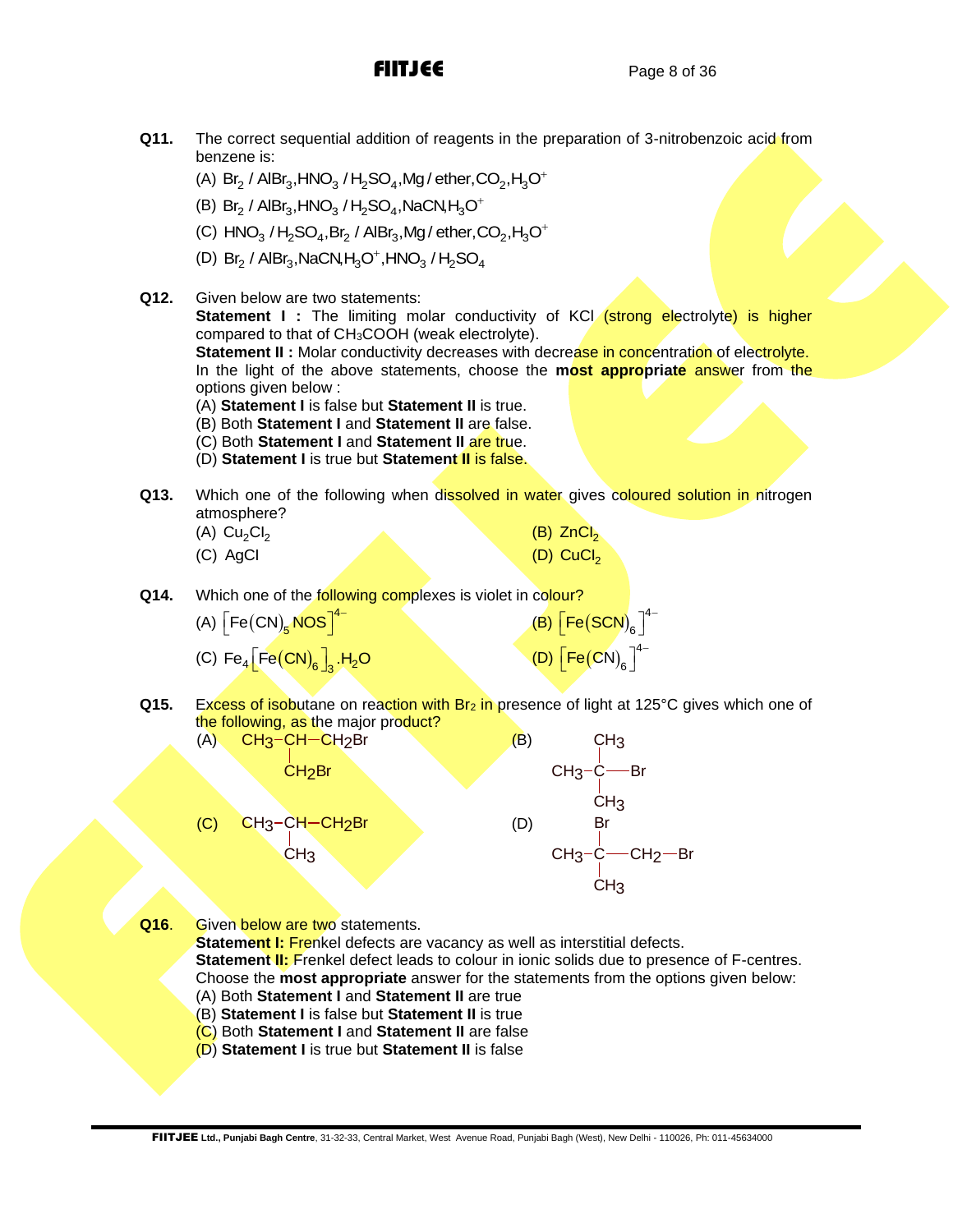O



**Q17.** The major products formed in the following reaction sequence **A** and **B** are :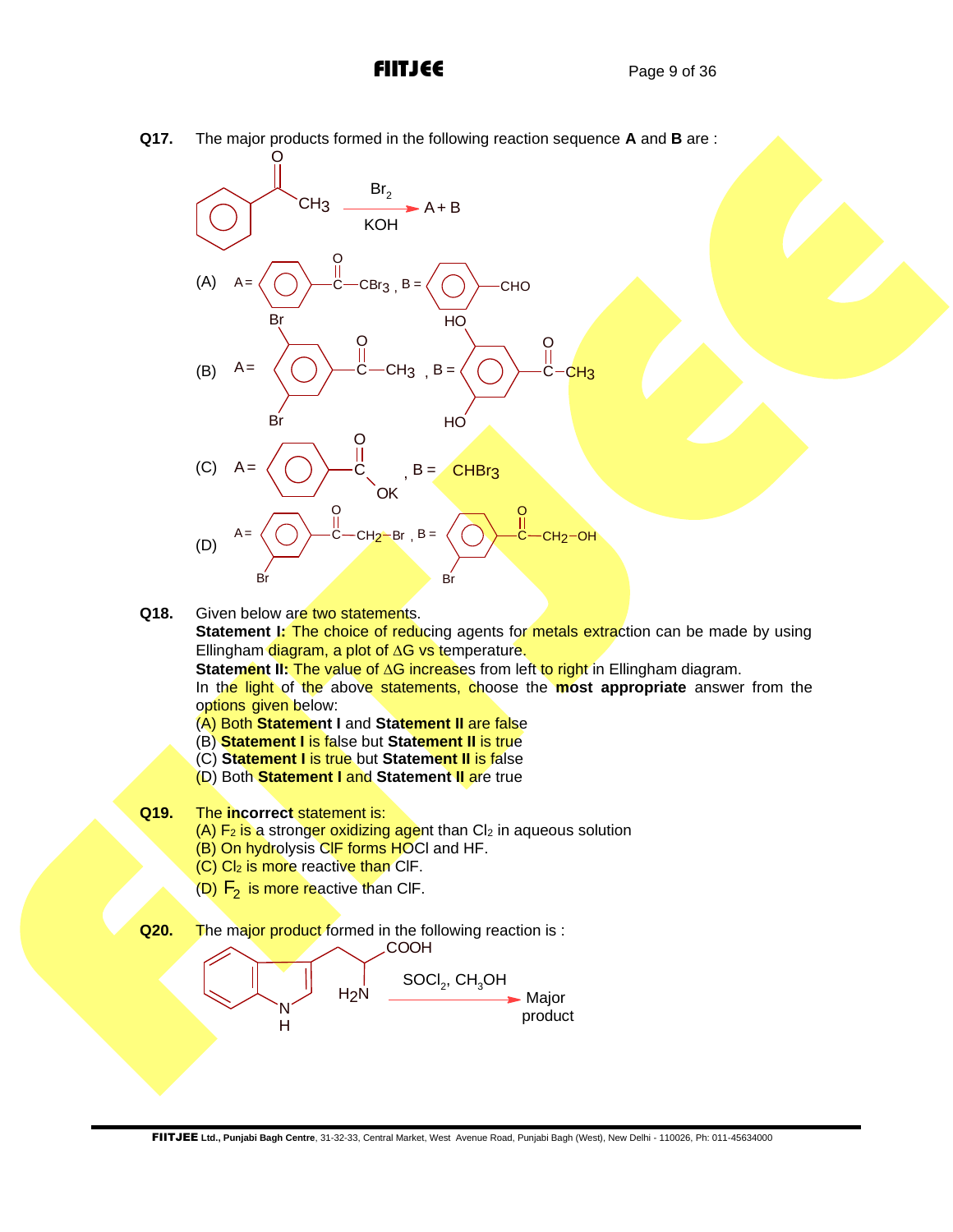



Section-B<br>Q1. Th The Born-Haber cycle for KCI is evaluated with the following data: **∙в**<br>The Born-Haber cycle for KCl is evaluated with the foll<mark>owing c</mark><br>∆<sub>f</sub>H<sup>⊝</sup> for KCl = –436.7kJmol<sup>−1</sup>;∆<sub>sub</sub>H<sup>⊝</sup> for K = 89.2kJm<mark>ol<sup>−1</sup>;</mark> The Born-Haber cycle for KCI is evaluated with the following data:<br>  $\Delta_f H^{\Theta}$  for KCI = –436.7kJmol<sup>-1</sup>;  $\Delta_{sub} H^{\Theta}$  for K = 89.2kJmol<sup>-1</sup>;<br>  $\Delta_{ionization} H^{\Theta}$  for K = 419.0kJmol<sup>-1</sup>;  $\Delta_{electron gain} H^{\Theta}$  for Cl<sub>(g)</sub> = –348.6kJmol<sup></sup>  $\Delta_{\text{bond}}$ H<sup> $\odot$ </sup> for Cl<sub>2</sub> = 243.0kJmol<sup>-1</sup>

The magnitude of lattice enthalpy of KCI in kJ mol<sup>-1</sup> is \_\_**\_\_\_\_\_ (Nearest integer)** 

**Q2.** Of the following four aqueous solutions, total number of those solutions whose freezing point is lower than that of 0.10 M C<sub>2</sub>H<sub>5</sub>OH is  $\_$ (Integer answer)

(A)  $0.10M Ba<sub>3</sub> (PO<sub>4</sub>)<sub>2</sub>$ 

(B) 0.10MNa $_{\rm 2}$ SO $_{\rm 4}$ (C) 0.10 M KCI (D) 0.10 M  $\overline{\mathsf{Li}_3\mathsf{PO}_4}$ 

- **Q3.** The ratio of number of water molecules in Mohr's salt and potash alum is  $\times 10^{-1}$ (Integer answer)
- **Q4.** The following data was obtained for chemical reaction given below at 975 K.

|     | $2NO_{(g)} +$       | $2H_{2(g)}$<br>$\rightarrow$                    | $N_{2(g)}$ +2H <sub>2</sub> O <sub>(g)</sub> |  |
|-----|---------------------|-------------------------------------------------|----------------------------------------------|--|
|     | [NO]                | [H <sub>2</sub> ]                               | Rate                                         |  |
|     | $mol-1$             | $molL^{-1}$                                     | $molL^{-1}s^{-1}$                            |  |
| (A) | $8 \times 10^{-5}$  | $8 \times 10^{-5}$                              | $7 \times 10^{-9}$                           |  |
| (B) | $24 \times 10^{-5}$ | $8 \times 10^{-5}$                              | $2.1 \times 10^{-8}$                         |  |
| (C) | $24 \times 10^{-5}$ | $32 \times 10^{-5}$                             | $8.4 \times 10^{-8}$                         |  |
|     |                     | The order of the reaction with respect to NO is | . [Integer answer]                           |  |

- **Q5.** The OH– concentration in a mixture of 5.0 mL of 0.0504 M NH4Cl and 2 mL of 0.0210 M  $NH<sub>3</sub>$  solution is  $x \times 10^{-6}$  M. The value of x is \_\_\_\_\_\_\_. (Nearest integer) [Given  $K_w = 1 \times 10^{-14}$  and  $K_b = 1.8 \times 10^{-5}$ ]
- Q6. An aqueous KCI solution of density 1.2 g mL<sup>-1</sup> has a molality of 3.30 mol kg<sup>-1</sup>. The molarity of the solution in mol  $L^{-1}$  is  $\_\_\_\_\_\_\_\_\_\_\_$  (Nearest integer)  $M$ olar mass of KCl = 74.5]
- **Q7.** The total number of negative charge in the tetrapeptide, Gly-Glu-Asp-Tyr, at pH 12.5 will be \_\_\_\_\_\_\_\_\_\_. (Integer answer)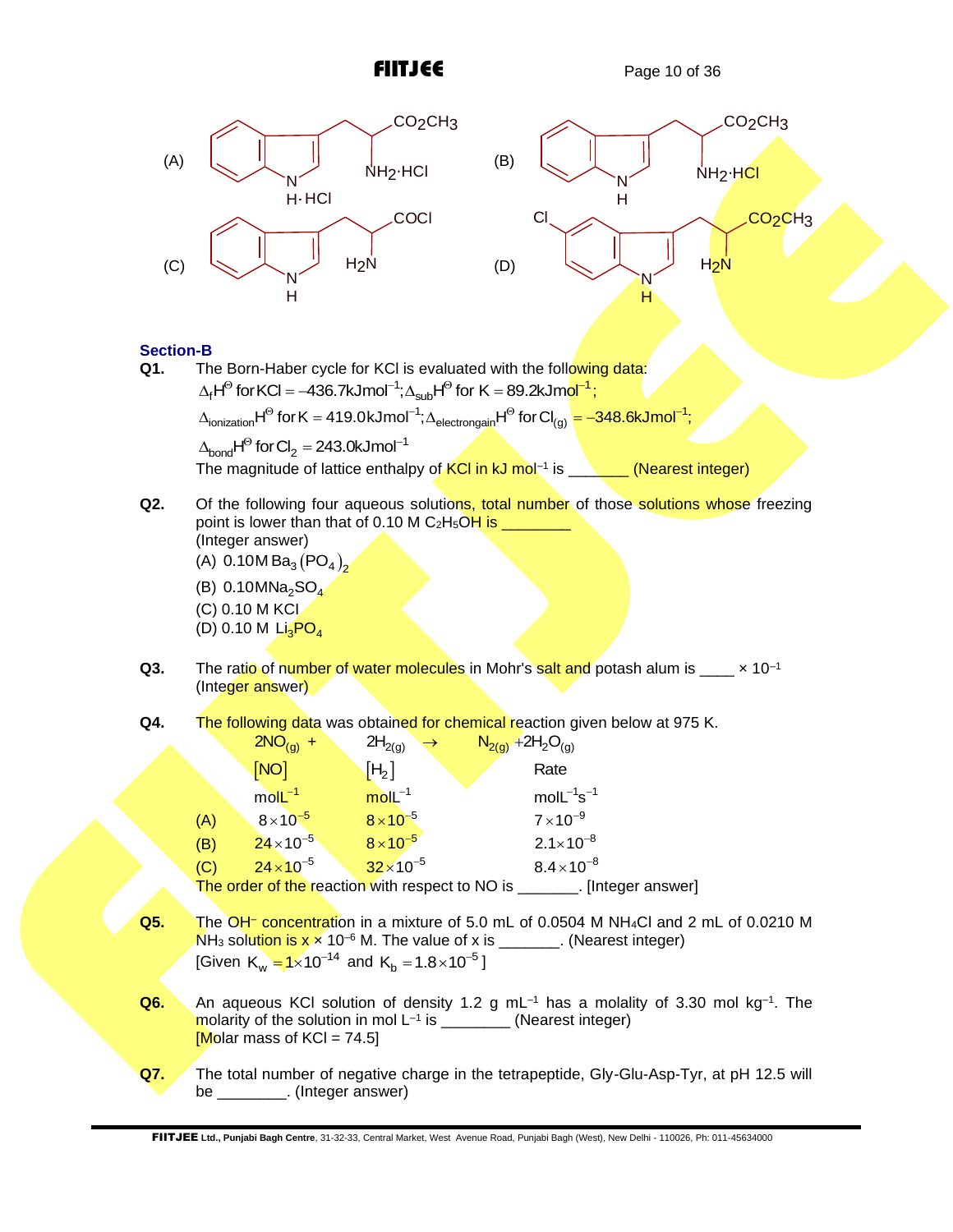- Q8. The number of 4*f* electrons in the ground state electronic configuration of Gd<sup>2+</sup> is \_\_\_ [Atomic number of  $Gd = 64$ ]
- **Q9.** These are physical properties of an element (A) Sublimation enthalpy (B) Ionisation enthalpy (C) Hydration enthalpy (D) Electron gain enthalpy The total number of above properties that affect the reduction potential is (Integer answer)
- **Q10.** AB<sub>3</sub> is an interhalogen T-shaped molecule. The number of lone pairs of electrons on A is \_\_\_\_\_\_\_. (Integer answer)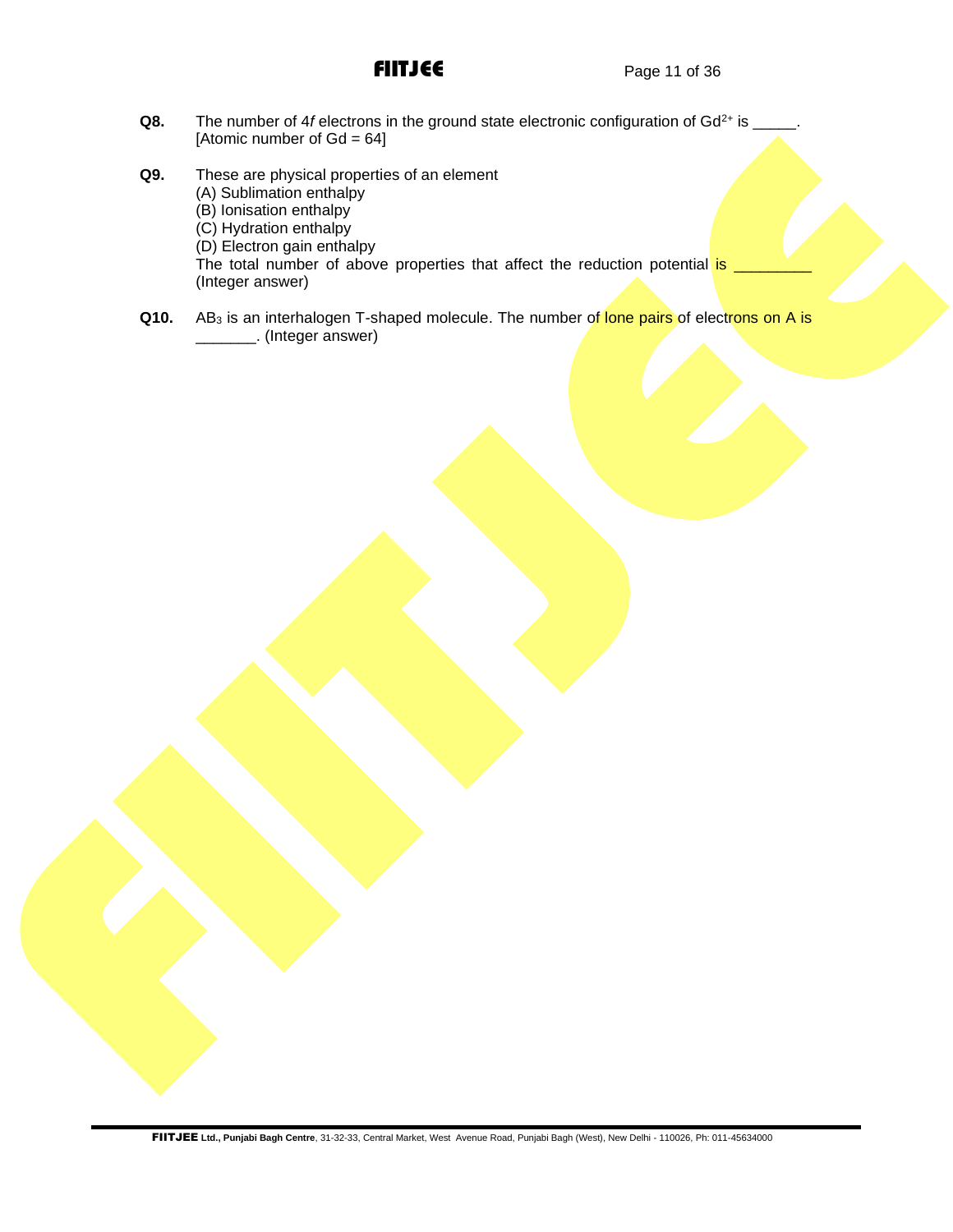| <b>Section-A</b> | <b>MATHEMATICS</b>                                                                                                                                                              |                                                                                                                                                                                       |
|------------------|---------------------------------------------------------------------------------------------------------------------------------------------------------------------------------|---------------------------------------------------------------------------------------------------------------------------------------------------------------------------------------|
| Q1.              | The sum of solutions of the equation $\frac{\cos x}{1+\sin x} =  \tan 2x , x \in \left(-\frac{\pi}{2}, \frac{\pi}{2}\right) - \left\{\frac{\pi}{4}, -\frac{\pi}{4}\right\}$ is: |                                                                                                                                                                                       |
|                  | (A) $-\frac{\pi}{15}$                                                                                                                                                           | (B) $\frac{\pi}{10}$                                                                                                                                                                  |
|                  | (C) $-\frac{7\pi}{30}$                                                                                                                                                          | $11\pi$<br>(D)<br>$\overline{30}$                                                                                                                                                     |
|                  |                                                                                                                                                                                 |                                                                                                                                                                                       |
| Q2.              | Let $f(x) = cos \left( 2 tan^{-1} sin \left( cot^{-1} \sqrt{\frac{1-x}{x}} \right) \right)$ , 0 < x < 1. Then:                                                                  |                                                                                                                                                                                       |
|                  | (A) $(1-x)^2 f'(x) + 2(f(x))^2 = 0$                                                                                                                                             | (C) $(1-x)^2 f'(x) - 2(f(x))^2 = 0$                                                                                                                                                   |
|                  | (B) $(1+x)^2 f'(x) + 2(f(x))^2 = 0$                                                                                                                                             | (D) $(1+x)^2 f'(x) - 2(f(x))^2 = 0$                                                                                                                                                   |
| Q3.              | then K can not belong to the set:                                                                                                                                               | Out of all the patients in a hospital 89% are found to be suffering from heart ailment and<br>98% are suffering from lungs infection. If K% of them are suffering from both ailments, |
|                  | $(A) \{80, 83, 86, 89\}$                                                                                                                                                        | (B) ${84,87,90,93}$                                                                                                                                                                   |
|                  | (C) ${84,86,88,90}$                                                                                                                                                             | (D) $\{79, 81, 83, 85\}$                                                                                                                                                              |
| Q4.              | The equation $\arg\left(\frac{z-1}{z+1}\right) = \frac{\pi}{4}$ represents a circle with:                                                                                       |                                                                                                                                                                                       |
|                  | (A) centre at (0, 1) and radius 2                                                                                                                                               | (B) centre at (0, 1) and radius $\sqrt{2}$                                                                                                                                            |
|                  | (C) centre at $(0, -1)$ and radius $\sqrt{2}$                                                                                                                                   | (D) centre at (0, 0) and radius $\sqrt{2}$                                                                                                                                            |
| Q5.              | Let $\theta \in \left(0, \frac{\pi}{2}\right)$ . If the system of linear equations.                                                                                             |                                                                                                                                                                                       |
|                  | $(1+\cos^2\theta)x+\sin^2\theta y+4\sin 3\theta z=0$                                                                                                                            |                                                                                                                                                                                       |
|                  | $\cos^2 \theta x + (1 + \sin^2 \theta)y + 4 \sin 3\theta z = 0$                                                                                                                 |                                                                                                                                                                                       |
|                  | $\cos^2 \theta x + \sin^2 \theta y + (1 + 4 \sin 3\theta) z = 0$                                                                                                                |                                                                                                                                                                                       |
|                  | has a non trivial solution, then the value of $\theta$ is:                                                                                                                      |                                                                                                                                                                                       |
|                  | (A) $\frac{4\pi}{9}$                                                                                                                                                            | (B) $\frac{7\pi}{18}$                                                                                                                                                                 |
|                  | (C) $\frac{\pi}{18}$                                                                                                                                                            | (D) $\frac{5\pi}{18}$                                                                                                                                                                 |
| Q6.              |                                                                                                                                                                                 | A plane P contains the line $x+2y+3z+1=0=x-y-z-6$ , and is perpendicular to the                                                                                                       |
|                  | plane $-2x + y + z + 8 = 0$ . Then which of the following points lies on P?<br>(A) (2, –1, 1)<br>(C) (–1, 1, 2)                                                                 | $(B)$ $(0, 1, 1)$<br>$(D)$ $(1, 0, 1)$                                                                                                                                                |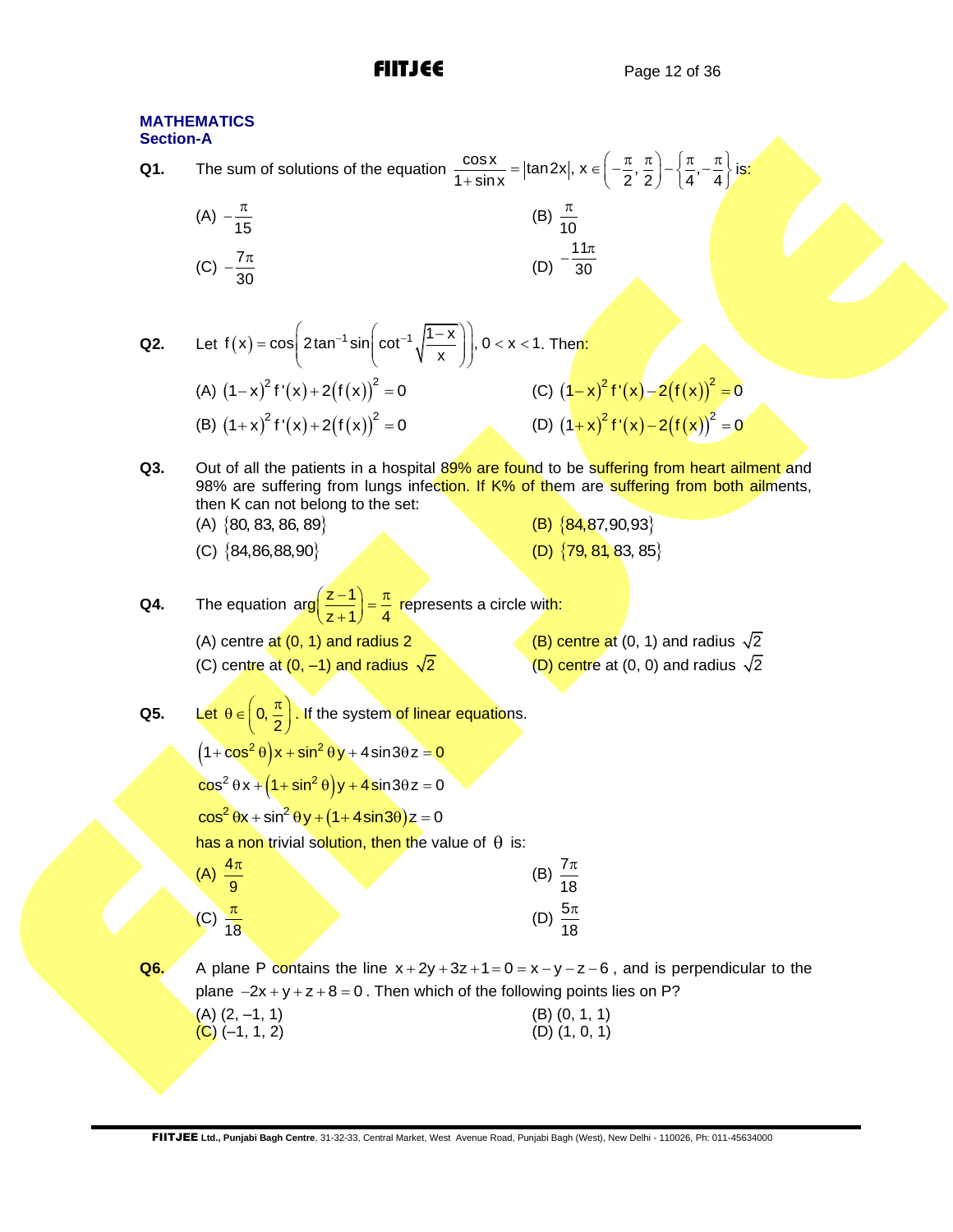**Q7.** The sum of the series  $\frac{1}{x+4} + \frac{1}{x^2+4} + \frac{1}{x^4+4} + ... + \frac{1}{x^{100}}$ 2  $2^{100}$  $\frac{2}{2}$  +  $\frac{2}{x^4+1}$  + .... +  $\frac{2}{x^2}$  $\frac{1}{x+1}$  +  $\frac{2}{x^2+1}$  +  $\frac{2^2}{x^4+1}$  + .... +  $\frac{2^{100}}{x^{2^{100}}+1}$  $+\frac{2}{12+1}+\frac{2^2}{14+1}+\dots+\frac{2^2}{2^{10}}$  $\frac{1}{x+1} + \frac{2}{x^2+1} + \frac{2}{x^4+1} + \dots + \frac{2}{x^{2^{100}}+1}$  when  $x = 2$  is: (A) 100 100  $1-\frac{2}{10}$  $4^{100} - 1$ − − (B) 101 101  $1-\frac{2}{10}$  $4^{101} - 1$ − − (C) 100 101  $1+\frac{2}{10}$  $4^{101} - 1$ + − (D) 101 101  $1+\frac{2}{10}$  $4^{101} - 1$ + − **Q8.** If <sup>20</sup>C<sub>r</sub> is the co-efficient of x<sup>r</sup> in the expansion of  $(1+x)^{20}$ , then the value of  $\sum^{20}$ r $^2$   $^{20}$ C<sub>i</sub>  $r = 0$  $r^2$ <sup>20</sup>C  $\sum_{r=0}$ is equal to (A)  $380 \times 2^{18}$ (B)  $420 \times 2^{18}$ (C)  $420 \times 2^{19}$ (D)  $380 \times 2^{19}$ **Q9.** If  $\frac{1}{2}$   $\frac{2}{3}$  $A = \begin{bmatrix} \frac{1}{\sqrt{5}} & \frac{2}{\sqrt{5}} \\ \frac{-2}{\sqrt{5}} & \frac{1}{\sqrt{5}} \end{bmatrix}, B = \begin{pmatrix} 1 & 0 \\ i & 1 \end{pmatrix}, i = \sqrt{-1},$  $\frac{2}{5}$   $\frac{1}{\sqrt{5}}$  $\left(\frac{1}{\sqrt{5}} \frac{2}{\sqrt{5}}\right)_{\mathbf{B} = \begin{pmatrix} 1 & 0 \end{pmatrix} i^{-1}$  $=$   $\begin{pmatrix} \frac{\sqrt{5}}{\sqrt{5}} & \frac{\sqrt{5}}{\sqrt{5}} \\ \frac{-2}{\sqrt{5}} & \frac{1}{\sqrt{5}} \end{pmatrix}$ ,  $B = \begin{pmatrix} 1 & 0 \\ i & 1 \end{pmatrix}$ ,  $i = \sqrt{-1}$ ,  $i = \sqrt{-1}$ and  $Q = A^{T}BA$ , then the inverse of the matrix  $AQ^{2021}A^{T}$  is equal to  $(A) \begin{pmatrix} 1 & 0 \\ 0 & 0 \end{pmatrix}$  $\begin{pmatrix} 1 & 0 \\ 2021i & 1 \end{pmatrix}$ (B)  $\frac{1}{5}$  -2021 5  $\frac{1}{2021}$ 5  $\left(\begin{array}{cc} \frac{1}{\sqrt{5}} & -2021 \end{array}\right)$   $\sqrt{2004}$  1  $\begin{pmatrix} 2021 & \sqrt{5} \end{pmatrix}$  $(C)$   $\begin{array}{c} 1 & 0 \\ 0 & 1 \end{array}$  $\begin{pmatrix} 1 & 0 \\ -2021i & 1 \end{pmatrix}$ (D)  $\begin{pmatrix} 1 & -2021i \\ 2 & 1 \end{pmatrix}$  $0 \qquad 1$ (1 –2021i)  $\begin{pmatrix} 0 & 1 \end{pmatrix}$ **Q10.** The value of  $\frac{1}{2} (y+1)^2 (y+1)^2$   $\left(\frac{1}{2}\right)^{1/2}$ 1 2  $\left(\frac{x+1}{x-1}\right)^2 + \left(\frac{x-1}{x-1}\right)^2 - 2\left(\frac{x^2}{x-1}\right)^2$  $\int_{-1}^{\frac{\sqrt{2}}{\sqrt{2}}} \left( \left( \frac{x+1}{x-1} \right)^2 + \left( \frac{x-1}{x+1} \right)^2 - 2 \right)^{1/2} dx$ is: (A) log<sub>e</sub> 16  $(B)$  2log<sub>e</sub> 16  $(C)$   $log_e 4$ (D)  $4\log_e(3+2\sqrt{2})$ **Q11.** On the ellipse  $\frac{x^2}{8} + \frac{y^2}{4} = 1$  let P be a point in the second quadrant such that the tangent at P to the ellipse is perpendicular to the line  $x + 2y = 0$ . Let S and S' be the foci of the ellipse and e be its eccentricity. If A is the area of the triangle SPS' then, the value of

| $(5-e^2)$ , A is: |  |  |
|-------------------|--|--|
|                   |  |  |

| (A) 24 | $(B)$ 6  |
|--------|----------|
| (C) 12 | $(D)$ 14 |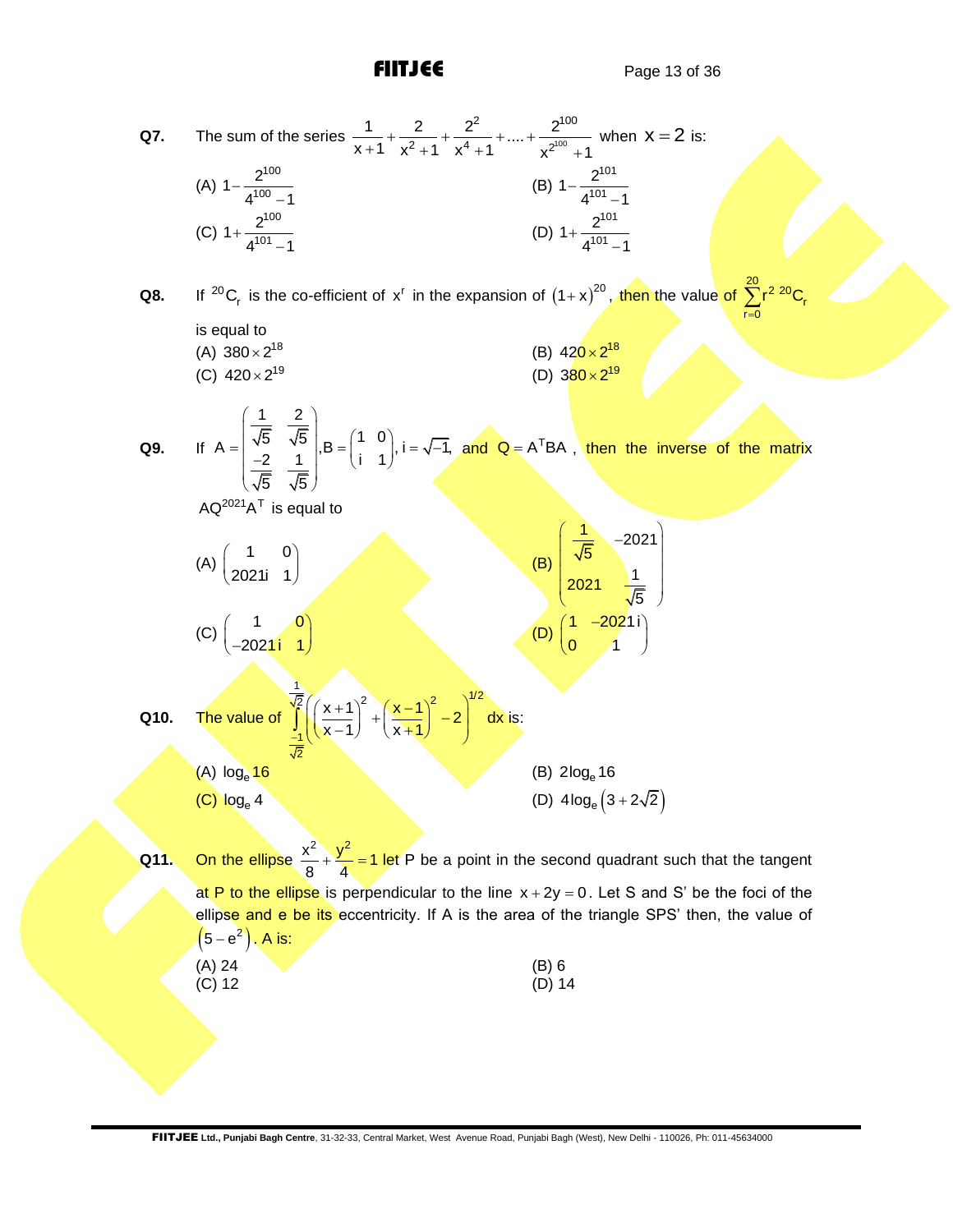**Q12.** Let A and B be independent events such that  $P(A) = p$ ,  $P(B) = 2p$ . The largest value of p, for which P (exactly one of A, B occurs) =  $\frac{5}{3}$  $=\frac{6}{6}$ , is:

|                    |  | . . | $\overline{\phantom{a}}$<br>Q |                   |
|--------------------|--|-----|-------------------------------|-------------------|
| (A) $\frac{5}{12}$ |  |     |                               | (B) $\frac{2}{9}$ |
| (C) $\frac{4}{9}$  |  |     |                               | (D) $\frac{1}{3}$ |

**Q13.** If a line along a chord of the circle  $4x^2 + 4y^2 + 120x + 675 = 0$ , passes through the point (-30, 0) and is tangent to the parabola  $y^2 = 30x$ , then the length of this chord is:

| (A) 7           | (B) 5           |
|-----------------|-----------------|
| (C) $5\sqrt{3}$ | (D) $3\sqrt{5}$ |

**Q14.** If the truth value of the Boolean expression  $((p \lor q) \land (q \to r) \land (\sim r)) \to (p \land q)$  is false, then the truth values of the statements  $p, q, r$  respectively can be: (A) F T F  $(B)$  F F T  $(D)$  T F T  $(D)$  T F T  $(C)$  T F F

**Q15.** The mean and standard deviation of 20 observations were calculated as 10 and 2.5 respectively. It was found that by mistake one data value was taken as 25 instead of 35. If  $\alpha$  and  $\sqrt{\beta}$  are the mean and standard deviation respectively for correct data, then  $(\alpha, \beta)$  is: (A) (11, 25) (B) (11, 26) (C) (10.5, 26)  $(C)$  (10.5, 26)

**Q16.** Let ABC be a triangle with A  $(-3, 1)$  and  $\angle ACB = \theta, 0 < \theta < \frac{\pi}{2}$  $\angle ACB = \theta, 0 < \theta < \frac{\pi}{6}$ . If the equation of the median through B is  $2x+y-3=0$  and the equation of angle bisector of C is  $7x - 4y - 1 = 0$ , then tan $\theta$  is equal to:

| (A) $\frac{4}{3}$ |  |  | (B) $\frac{3}{4}$ |
|-------------------|--|--|-------------------|
| (C) $\frac{1}{2}$ |  |  | $(D)$ 2           |

**Q17.** Let  $y = y(x)$  be a solution curve of the differential equation  $(y + 1)$ tan<sup>2</sup>  $y + 1$ ) tan<sup>2</sup> x dx + tan x dy + y dx = 0, x  $\in \left(0, \frac{\pi}{2}\right)$  $y = y(x)$  be a solution curve<br>+1)tan<sup>2</sup> xdx + tan xdy + ydx = 0, x  $\in \left(0, \frac{\pi}{2}\right)$ . If If  $\lim_{x\to 0^+} xy(x) = 1$ , then the value of  $y\left(\frac{\pi}{4}\right)$  $(\pi)$  $\left(\frac{\pi}{4}\right)$  is:

(A) 
$$
\frac{\pi}{4}
$$
 \t\t (B)  $-\frac{\pi}{4}$   
(C)  $\frac{\pi}{4}+1$  \t\t (D)  $\frac{\pi}{4}-1$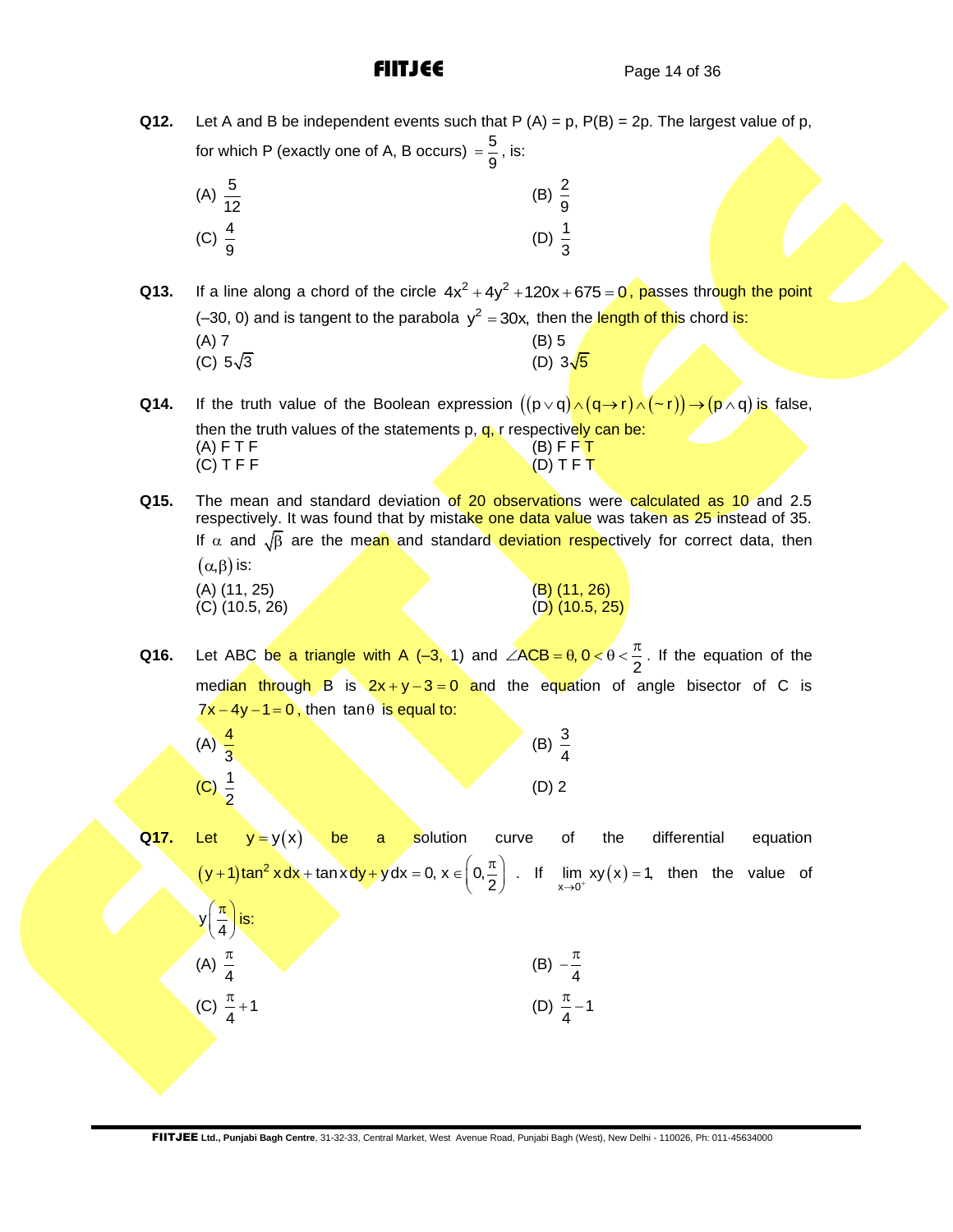- **Q18.**  $\vec{a} = \hat{i} + \hat{j} + \hat{k}$  and  $\vec{b} = \hat{j} - \hat{k}$ . If  $\vec{c}$  is a vector such that  $\vec{a} \times \vec{c} = \vec{b}$  and  $\vec{a} \cdot \vec{c} = 3$ , then a. $(b \times c)$  is equal to (A)  $-2$  (B)  $-6$ <br>(C) 6 (D) 2  $(C) 6$  (D) 2
- **Q19.** If the sum of an infinite GP a,ar,ar<sup>2</sup>,ar<sup>3</sup>,...... is 15 and the sum of the squares of its each term is 150, then the sum of  $ar^2$ , ar<sup>4</sup>, ar<sup>6</sup>,.... is:

(A) 
$$
\frac{1}{2}
$$
 \t\t (B)  $\frac{25}{2}$    
 (C)  $\frac{5}{2}$  \t\t (D)  $\frac{9}{2}$ 

**Q20.** The value of 
$$
\lim_{n \to \infty} \frac{1}{n} \sum_{r=0}^{2n-1} \frac{n^2}{n^2 + 4r^2}
$$
 is:  
\n(A)  $\frac{1}{4} \tan^{-1}(4)$  (B)  $\frac{1}{2} \tan^{-1}(2)$   
\n(C)  $\tan^{-1}(4)$  (D)  $\frac{1}{2} \tan^{-1}(4)$ 

### **Section-B**

 $\overline{\phantom{a}}$  .

- **Q1.** A wire of length 36 m is cut into two pieces, one of the pieces is bent to form a square and the other is bent to form a circle. If the sum of the areas of the two figures is minimum, and the circumference of the circle is k (meter), then  $\left(\frac{4}{\pi}+1\right)$ k is equal to\_\_\_\_\_\_\_\_\_ .
- **Q2.** The sum of all integral values of k  $(k \neq 0)$  for which the equation  $\frac{2}{n} \frac{1}{n} = \frac{2}{n}$  $x-1$   $x-2$  k  $\frac{2}{-1} - \frac{1}{x-2} = \frac{2}{k}$  in x has no real roots, is

**Q3.** The area of the region 
$$
S = \{(x,y): 3x^2 \le 4y \le 6x + 24\}
$$
 is \_\_\_\_\_\_\_

- **Q4.** If  $^{1}P_{1}$  + 2.  $^{2}P_{2}$  + 3.  $^{3}P_{3}$  + ........ + 15.  $^{15}P_{15}$  =  $^{9}P_{r}$  − s, 0 ≤ s ≤ 1, then  $^{q+s}C_{r-s}$  is equal to
- **Q5.** Let the line L be the projection of the line  $\frac{x-1}{2} = \frac{y-3}{4} = \frac{z-4}{4}$  $\frac{2}{2}$   $\frac{1}{1}$   $\frac{2}{2}$  $\frac{-1}{2} = \frac{y-3}{4} = \frac{z-4}{2}$  in the plane  $x - 2y - z = 3$ . If  $d$  is the distance of the point  $(0, 0, 6)$  from L, then  $d^2$  is equal to \_\_\_\_\_\_\_\_\_\_\_\_\_\_.
- **Q6.** If  $y = y(x)$  is an implicit function of x such that  $log_e(x + y) = 4xy$ , then  $\overline{2}$ 2 d<sup>2</sup>y dx at  $x = 0$  is equal to
- **Q7.** The locus of a point which moves such that the sum of squares of its distances from the points (0, 0), (1, 0), (0, 1), (1, 1) is 18 units, is a circle of diameter d. Then d<sup>2</sup> is equal to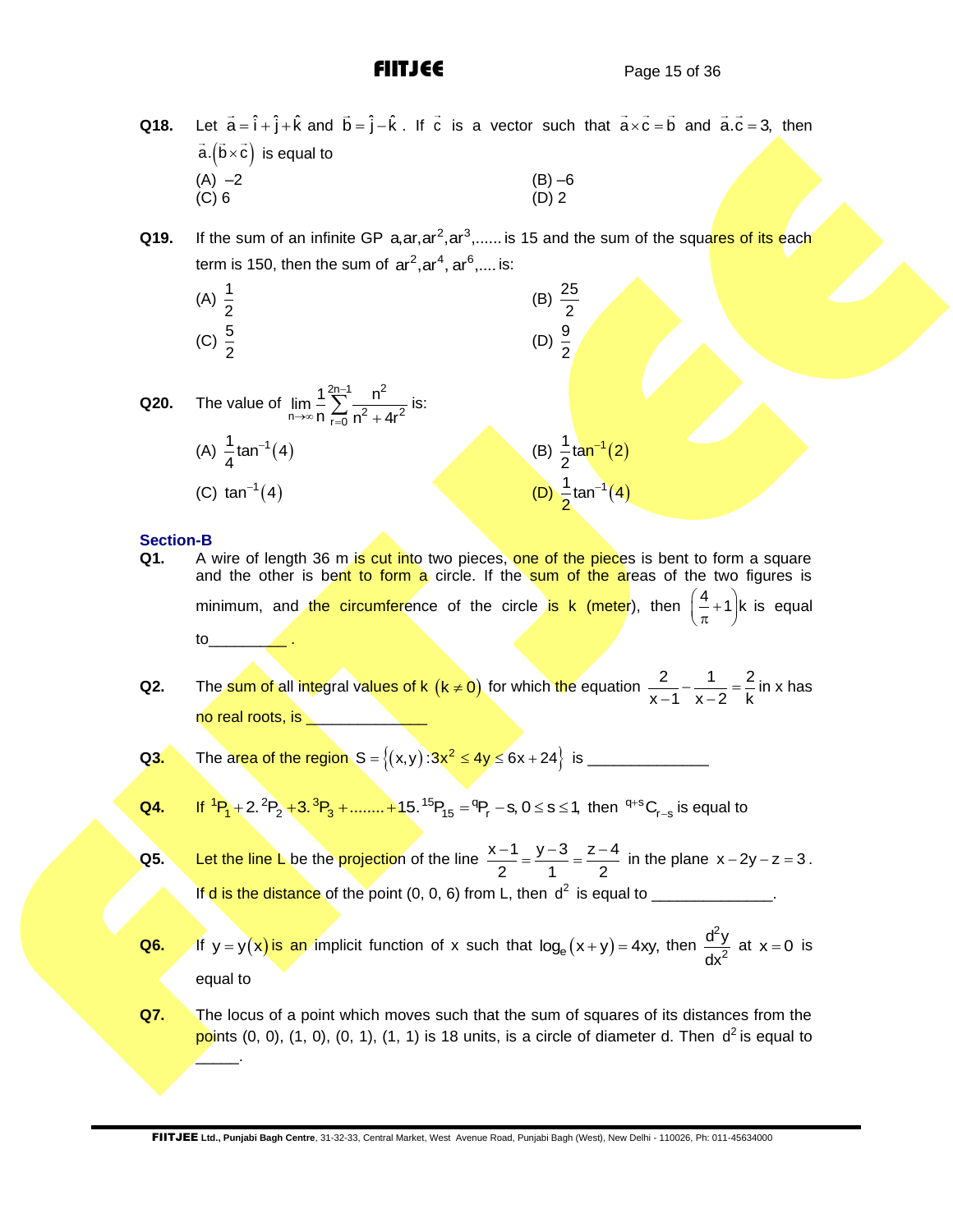- **Q8.** Let  $z = \frac{1 i\sqrt{3}}{2}$ ,  $i = \sqrt{-1}$  $z = \frac{1 - i\sqrt{3}}{2}$ ,  $i = \sqrt{-1}$  Then the value of  $+\left(z^2 + \frac{1}{2}\right)^3 + \left(z^3 + \frac{1}{2}\right)^3 + \dots + \left(z^{21} + \frac{1}{21}\right)^3$  is Let  $z = \frac{1}{2}$ ,  $1 = \sqrt{-1}$  . Ihen<br>  $21 + \left(z + \frac{1}{z}\right)^3 + \left(z^2 + \frac{1}{z^2}\right)^3 + \left(z^3 + \frac{1}{z^3}\right)^3 + \dots + \left(z^{21} + \frac{1}{z^{21}}\right)^3$  $\left(\frac{1}{z}\right)^3 + \left(z^2 + \frac{1}{z^2}\right)^3 + \left(z^3 + \frac{1}{z^3}\right)^3 + \dots + \left(z^{21} + \frac{1}{z^2}\right)^3$  $z = \frac{z}{2}, i = \sqrt{-1}$  . Ihen the<br>+  $\left(z + \frac{1}{z}\right)^3 + \left(z^2 + \frac{1}{z^2}\right)^3 + \left(z^3 + \frac{1}{z^3}\right)^3 + \dots + \left(z^{21} + \frac{1}{z^{21}}\right)^3$  is \_\_\_\_\_ is \_\_\_\_\_\_\_\_. **Q9.** Let  $a,b \in R, b \neq 0$ . Define a function  $f(x)$  $(x - 1)$ 3  $f(x) = \begin{cases} \text{asin} \frac{\pi}{2} (x-1), & \text{for } x \le 0 \\ \frac{\tan 2x - \sin 2x}{bx^3}, & \text{for } x > 0 \end{cases}$  $= \begin{cases} \text{asin} \frac{\pi}{2} (x-1), & \text{for } x \leq 0 \\ \frac{\tan 2x - \sin 2x}{2}, & \text{for } x > 0 \end{cases}$  $\overline{\mathcal{L}}$ If f is continuous at  $x = 0$ , then 10 - ab is equal to \_\_\_\_\_\_\_\_\_\_\_\_\_\_\_\_\_\_\_\_\_\_\_\_\_\_
- **Q10.** The number of three digit even numbers, formed by the digits 0, 1, 3, 4, 6, 7 if the repetition of digits is not allowed, is \_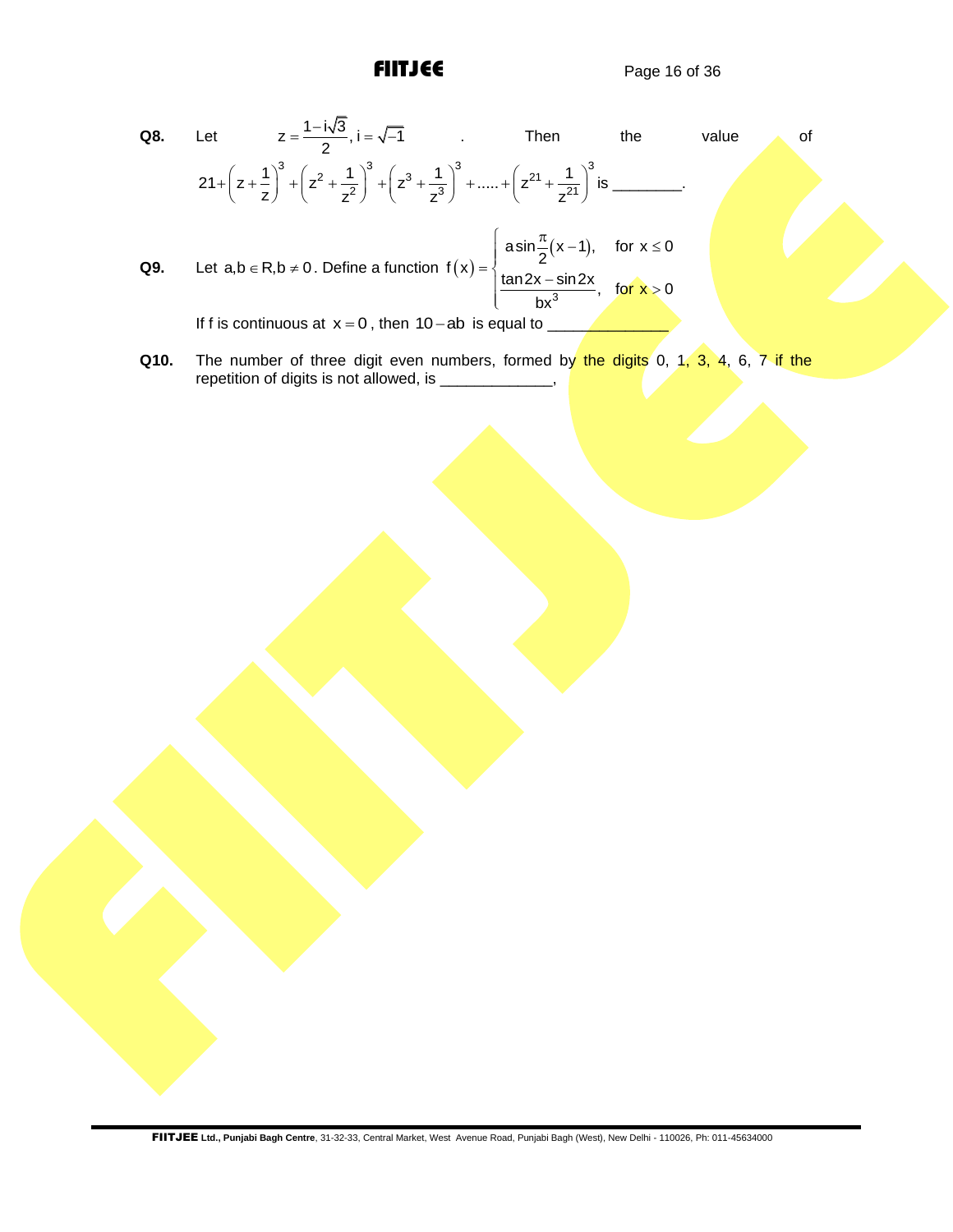| ANSWER: JEE Main-26-08-2021-Morning |                  |                    |  |  |  |  |  |
|-------------------------------------|------------------|--------------------|--|--|--|--|--|
| <b>PHYSICS</b>                      | <b>CHEMISTRY</b> | <b>MATHEMATICS</b> |  |  |  |  |  |
| <b>Section-A</b>                    | <b>Section-A</b> | <b>Section-A</b>   |  |  |  |  |  |
| Ans1. $D$                           | Ans1. $B$        | Ans1. $D$          |  |  |  |  |  |
| Ans2. B                             | Ans2. B          | Ans2. A            |  |  |  |  |  |
| Ans3. B                             | Ans3. C          | Ans3. D            |  |  |  |  |  |
| Ans4. C                             | Ans4. B          | Ans4. B            |  |  |  |  |  |
| Ans5. D                             | Ans5. C          | Ans5. B            |  |  |  |  |  |
| Ans6. A                             | Ans6. D          | Ans $6. B$         |  |  |  |  |  |
| Ans7. B                             | Ans $7. A$       | Ans $7. B$         |  |  |  |  |  |
| Ans8. A                             | Ans8. C          | Ans8. B            |  |  |  |  |  |
| Ans9. B                             | Ans $9. B$       | Ans9. C            |  |  |  |  |  |
| <b>Ans10.</b> B                     | <b>Ans10. B</b>  | <b>Ans10. A</b>    |  |  |  |  |  |
| <b>Ans11.</b> A                     | <b>Ans11. C</b>  | <b>Ans11. B.</b>   |  |  |  |  |  |
| <b>Ans12. A</b>                     | <b>Ans12. B</b>  | <b>Ans12. A</b>    |  |  |  |  |  |
| <b>Ans13.</b> D                     | <b>Ans13.</b> D  | <b>Ans13.</b> D    |  |  |  |  |  |
| <b>Ans14.</b> A                     | <b>Ans14. A</b>  | <b>Ans14. C</b>    |  |  |  |  |  |
| <b>Ans15.</b> D                     | <b>Ans15. B</b>  | <b>Ans15. C</b>    |  |  |  |  |  |
| <b>Ans16. A</b>                     | <b>Ans16.</b> D  | <b>Ans16. A</b>    |  |  |  |  |  |
| <b>Ans17.</b> B                     | <b>Ans17. C</b>  | <b>Ans17. A</b>    |  |  |  |  |  |
| <b>Ans18.</b> D                     | <b>Ans18. C</b>  | <b>Ans18. A</b>    |  |  |  |  |  |
| <b>Ans19. B</b>                     | <b>Ans19. C</b>  | <b>Ans19. A</b>    |  |  |  |  |  |
| <b>Ans20.</b> D                     | <b>Ans20.</b> B  | <b>Ans20.</b> D    |  |  |  |  |  |
| <b>Section-B</b>                    | <b>Section-B</b> | <b>Section-B</b>   |  |  |  |  |  |
| <b>Ans1. 50</b>                     | <b>Ans1.</b> 718 | <b>Ans1.</b> 36    |  |  |  |  |  |
| <b>Ans2. 2025</b>                   | <b>Ans2.</b> 4   | <b>Ans2. 66</b>    |  |  |  |  |  |
| <b>Ans3. 52</b>                     | <b>Ans3. 5</b>   | <b>Ans3. 27</b>    |  |  |  |  |  |
| <b>Ans4.</b> 1                      | <b>Ans4</b> 1    | <b>Ans4. 136</b>   |  |  |  |  |  |
| <b>Ans5. 300</b>                    | <b>Ans5. 3</b>   | <b>Ans5. 26</b>    |  |  |  |  |  |
| <b>Ans6. 2</b>                      | <b>Ans6. 3</b>   | <b>Ans6. 40</b>    |  |  |  |  |  |
| <b>Ans7. 40</b>                     | <b>Ans7. 4</b>   | 16<br>Ans7.        |  |  |  |  |  |
| Ans8. 354                           | <b>Ans8. 7</b>   | Ans8.<br>13        |  |  |  |  |  |
| Ans9. 2                             | Ans9. 3          | <b>Ans9. 14</b>    |  |  |  |  |  |
| Ans10. 1                            | <b>Ans10.2</b>   | Ans10. 52          |  |  |  |  |  |

# **ANSWER- KEY**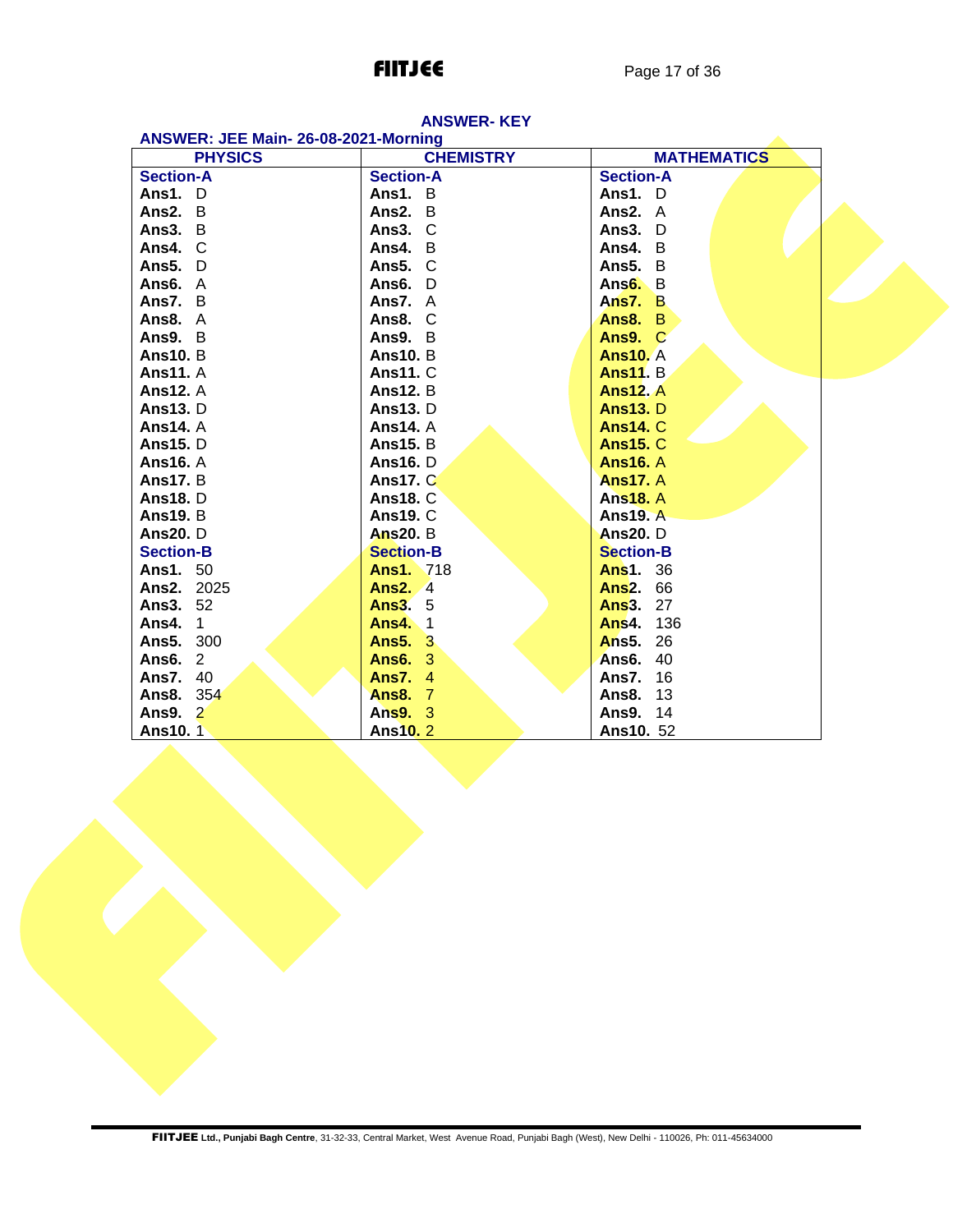R

 $+ + + + +$ 

 $\mathbf{H}$ + + + + + + + + + +  $\overline{J}$  $+ + + + +$ 

 $\ddot{\textbf{t}}$  $+$  $+$  $+$ +  $^{+}$  $+$  $^{+}$ + +  $+$ + +  $+$  $+$ + + + + +  $+ + +$ 

+ +  $\pm$ + + +  $\mathbf{f}$ +  $\bigoplus$  b

+ +  $^{+}$ + + + + + + + + + + + +  $+$ 

 $+ + +$ 

−Q a\_\_+Q

 $+Q$ 

### **SOLUTION: JEE Main- 26-08-2021-Morning PHYSICS Section-A**

**Sol1.** Assuming shell to be conducting

$$
\begin{aligned} &\text{For } \frac{0 \leq r < R}{q_{\text{in}} = 0}, \\ &\text{E} = 0 \\ &\text{R} \leq r < a \\ &\text{H}_{\text{in}} = Q \\ &\text{E} = \frac{kQ}{r^2} \\ &\text{a} \leq r < b \\ &\text{H}_{\text{in}} = Q - Q = 0 \\ &\text{E} = 0 \\ &\text{F} \geq b \\ &\text{H}_{\text{in}} = Q \\ &\text{E} = \frac{kQ}{r^2} \end{aligned}
$$

Sol2. 
$$
V_{\text{rms}} = \sqrt{\frac{3RT}{M}}
$$

$$
V_{\text{rms}} \propto \frac{1}{\sqrt{M}} \text{ at constant T}
$$

$$
V_{\text{H}} : V_{\text{O}} : V_{\text{Co}_2} = \frac{1}{\sqrt{1}} : \frac{1}{\sqrt{16}} : \frac{1}{\sqrt{44}}
$$

$$
= 1 : \frac{1}{4} : \frac{1}{2\sqrt{11}}
$$

$$
V_{\text{H}} > V_{\text{O}} > V_{\text{Co}_2}
$$

**Sol3.** Pitch = 0.5mm Least count  $=$   $\frac{\text{pitch}}{\text{...}} = \frac{0.5 \text{mm}}{\text{...}} = 0.01 \text{mm}$  $\frac{p_{\text{test}}}{\text{division}} = \frac{9.811}{50}$  $=\frac{\text{pitch}}{\text{div}_i \cdot \text{eisen}} = \frac{0.5 \text{mm}}{50} = 0.0$  $T$ rue Reading = 5mm +  $20 \times 0.01 - 5 \times 0.01 = 5.15$ mm

**Sol4.** Let's say 
$$
|\overrightarrow{OA}| = |\overrightarrow{OB}| = |\overrightarrow{OC}| = \ell
$$
  
\n $\overrightarrow{OA} = \ell \cos 30^\circ \hat{i} + \ell \sin 30^\circ \hat{j}$   
\n $\overrightarrow{OB} = \ell \cos 60^\circ \hat{i} + \ell \sin 60^\circ (-\hat{j})$   
\n $\overrightarrow{OC} = \ell \cos 45^\circ (-\hat{i}) + \ell \sin 45^\circ (+\hat{j})$   
\n $\overrightarrow{OA} + \overrightarrow{OB} - \overrightarrow{OC}$   
\n $= [\ell \cos 30^\circ \hat{i} + \ell \sin 30^\circ \hat{j}] + [\ell \cos 60^\circ \hat{i} + \ell \sin 60^\circ (-\hat{j})] - [\ell \cos 45^\circ (-\hat{i}) + \ell \sin 45^\circ (+\hat{j})]$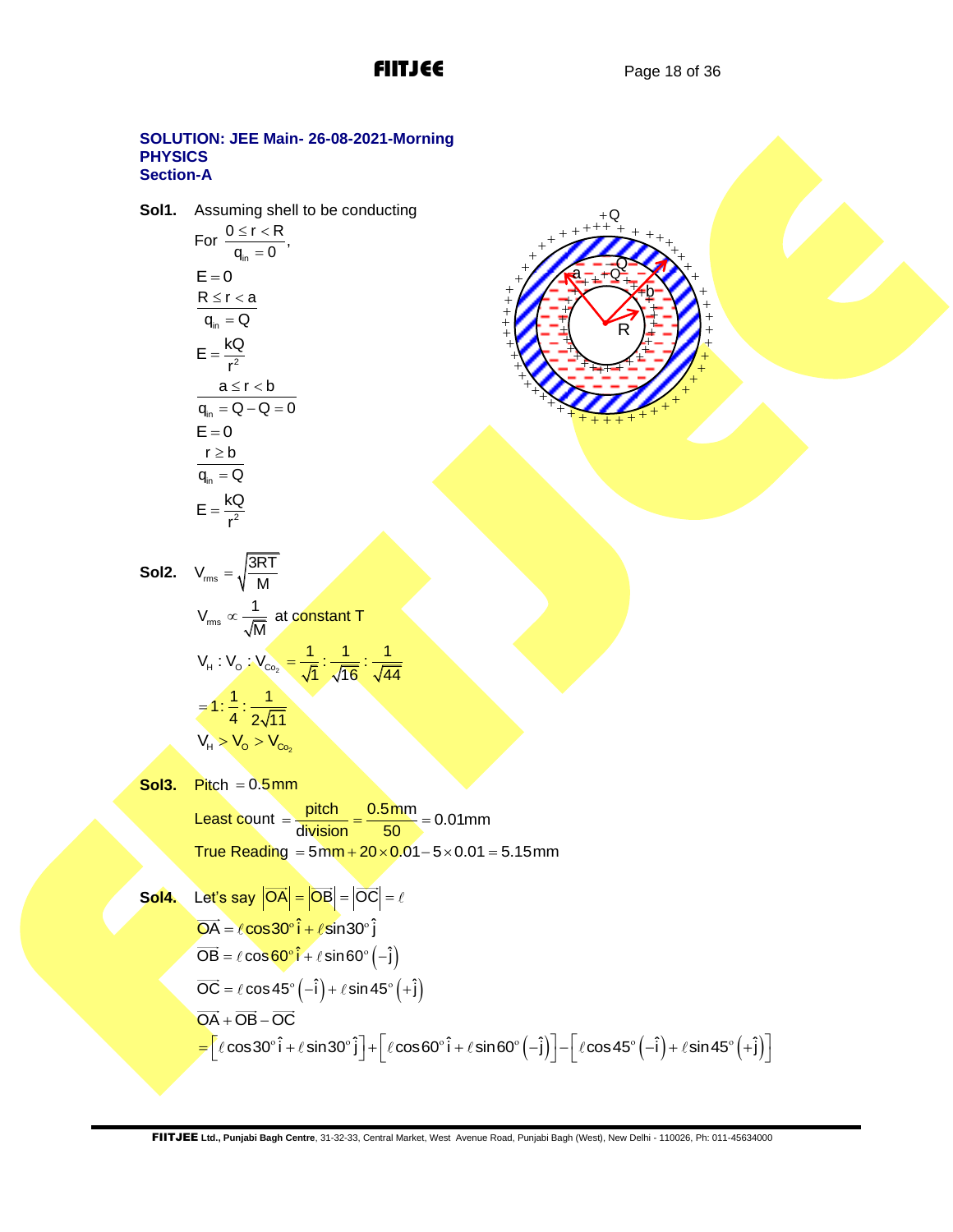= 
$$
(\cos 30^\circ + \cos 60^\circ + \cos 60^\circ + \cos 45^\circ)\hat{i} + (\sin 30^\circ - \sin 60^\circ - \sin 45^\circ)\hat{j}
$$
  
\n=  $(\frac{\sqrt{3}}{2} + \frac{1}{2} + \frac{1}{\sqrt{2}})\hat{i} + \hat{k}[\frac{1}{2} - \frac{\sqrt{3}}{2} - \frac{1}{\sqrt{2}}]\hat{j}$   
\n $tan \theta = \frac{\left[\frac{1}{2} - \frac{\sqrt{3}}{2} - \frac{\sqrt{2}}{2}\right]}{\left[\frac{\sqrt{3}}{2} + \frac{1}{2} + \frac{\sqrt{2}}{2}\right]} = \frac{1 - \sqrt{3} - \sqrt{2}}{1 + \sqrt{3} + \sqrt{2}}$   
\nSol5.  $B_{\text{net}} = \frac{\mu_0 N I a^2}{2 I a}$   
\n $B_{\text{ext}} = \frac{2 I_0 N I a^2}{2 I a}$   
\nFractional change =  $\frac{B_{\text{ext}} - B_{\text{ext}}}{B_{\text{ext}}}$   
\n=  $1 - \frac{a^3}{I_0 N I a^2}$   
\n=  $1 - \frac{a^3}{I_0 N I a^2}$   
\n=  $1 - \frac{a^3}{I_0 N I a^2}$   
\n=  $1 - \left(1 + \frac{t^2}{a^2}\right)^{3/2}$   
\n=  $1 - \left(1 + \frac{t^2}{a^2}\right)^{3/2}$   
\n=  $1 - \left(1 + \frac{t^2}{a^2}\right)^{3/2}$   
\n=  $1 - \left(1 + \frac{t^2}{2a^2}\right) [t \ll a]$   
\n=  $0.6 \Omega + \frac{4 \times 12}{4 \times 12} \cdot \frac{6 \times 8}{6 \times 8}$   
\n=  $0.6 \Omega + \frac{4 \times 12}{3} \cdot \frac{6 \times 8}{4 \times 12} \cdot \frac{6 \times 8}{6 \times 8}$   
\n=  $0.6 \Omega + \frac{3.48}{3 + 49} \cdot \Omega$   
\n=  $0.6 \Omega + \frac{1.44}{3 + 49} \cdot \Omega$   
\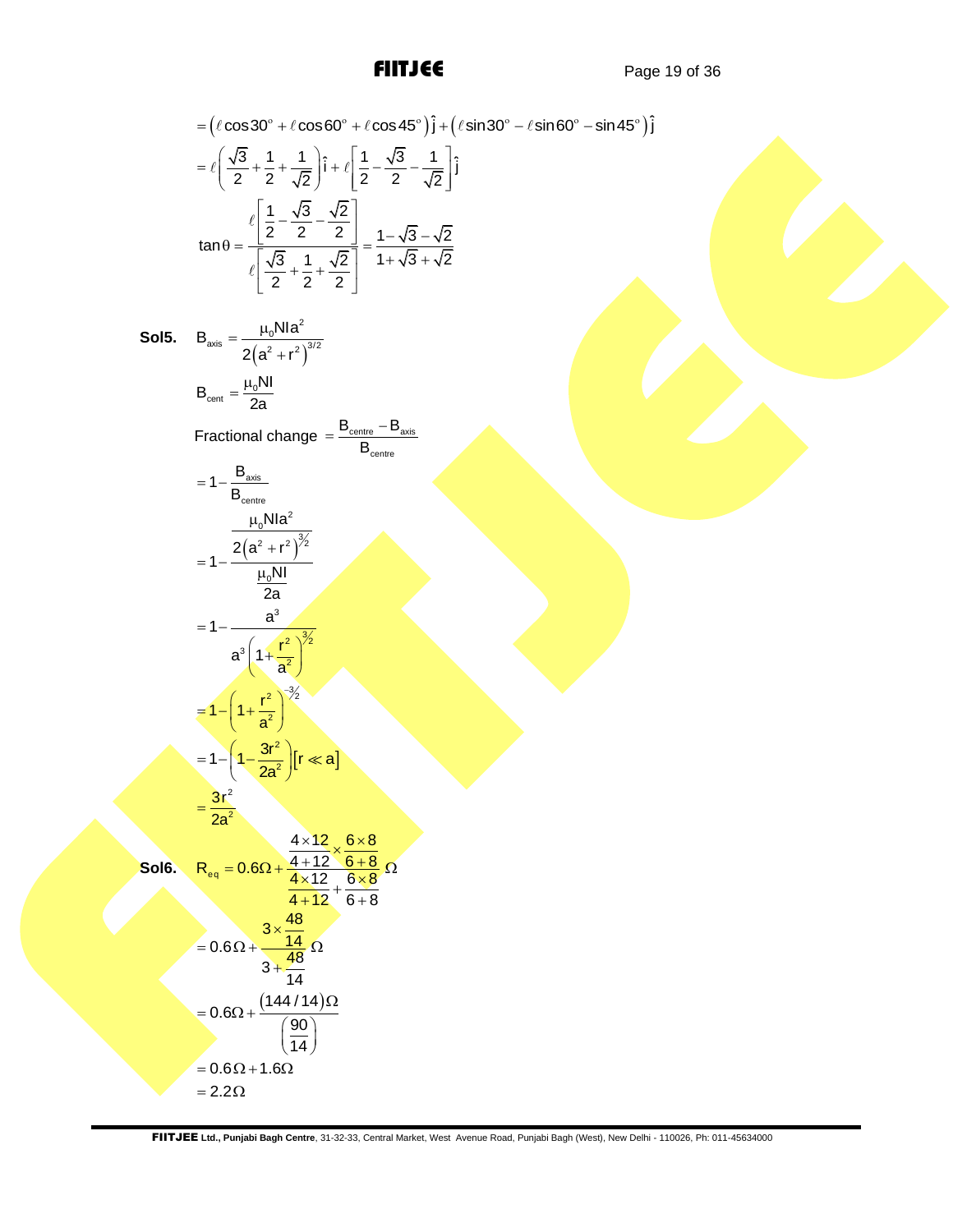$$
P = \frac{v^2}{R_{eq}} = \frac{(2.2V)^2}{2.2\Omega} = 2.2W
$$

- **Sol7.**  $U_{\rm B} = \frac{1}{2}LI^2$  $U_{\rm B} = \frac{1}{2}LI$  $=\frac{1}{2}LI^2$  ..........(i)  $P_R = I^2 R$  $\Rightarrow$  640 =  $(8)^2$  R  $R = 10 \Omega$ from (i)  $64 = \frac{1}{2} \times L \times (8)^2$  $=\frac{1}{2} \times L \times ($  $L = 2H$  $I = \frac{L}{R} = \frac{2}{10} = 0.2$  second  $=\frac{L}{R}=\frac{2}{4R}=0.$
- **Sol8.**  $P = EL^2 M^{-5} G^{-2}$ \_\_ ... \_<br>ML<sup>2</sup>T<sup>-2</sup> ][ML<sup>2</sup>T<sup>-1</sup>]<sup>2</sup>[M<sup>-5</sup>][M<sup>-1</sup>L<sup>3</sup>T<sup>-2</sup>]<sup>-2</sup>  $=[ML^2T^{-2}][ML^2T^{-1}]^2[M^{-5}][M^{-1}L^3T^{-2}]^{-2}$  $=$  M $^{\circ}$  L $^{\circ}$  T $^{\circ}$
- **Sol9.** Power is maximum at resonance

So, 
$$
X_L = X_C = \frac{1}{\omega C}
$$
  
\n
$$
\Rightarrow C = \frac{1}{\omega \times X_L}
$$
\n
$$
= \frac{1}{(2\pi f) \times X_L}
$$
\n
$$
= \frac{1}{2\pi \times 50 \times 250\pi}
$$
\n
$$
= \frac{1}{250 \times 100 \times \pi^2}
$$
\n
$$
= 4\mu F \left[\pi^2 = 10\right]
$$

**Sol10.** Inside a uniform spherical shell, electric field is zero every where & electric potential is constant but not zero, every where

P = 
$$
\frac{v^2}{R_{eq}} = \frac{(2.2V)^2}{2.2\Omega} = 2.2W
$$
  
\n**So17.** U<sub>0</sub> =  $\frac{1}{2}LI^2$  .........(i)  
\nP<sub>n</sub> = i<sup>2</sup>R  
\n $\Rightarrow$  640 = (8)<sup>2</sup>R  
\nR = 10 $\Omega$   
\nfrom (i) 64 =  $\frac{1}{2} \times L \times (8)^2$   
\nL = 2H  
\n $I = \frac{L}{R} = \frac{2}{10} = 0.2$  second  
\n**S018.** P = EL<sup>2</sup> M<sup>-6</sup>G<sup>-2</sup>  
\n= [ML<sup>2</sup>T<sup>-2</sup>][[ML<sup>2</sup>T<sup>-1</sup>]<sup>2</sup>[M<sup>-5</sup>][M<sup>-1</sup>L<sup>2</sup>T<sup>-2</sup><sup>3</sup>  
\n= M<sup>1</sup>L<sup>-1</sup>T<sup>9</sup>  
\n**S019.** Power is maximum at resonance  
\nSo, X<sub>L</sub> = X<sub>C</sub> =  $\frac{1}{\omega C}$   
\n $\Rightarrow C = \frac{1}{\omega \times X}$   
\n $= \frac{1}{(2\pi f) \times X}$   
\n $= \frac{1}{2\pi \times 50 \times 250\pi}$   
\n $= \frac{1}{250 \times 100 \times \pi^2}$   
\n**S0110.** Inside a uniform spherical shell, electric field is zero every where & electric poter constant but not zero, every where  
\n**S0111.**  $\frac{hc}{\lambda_1} = W + eV$ ,  
\n $\frac{hc}{\lambda_2} = W + eV$ ,  
\n $\frac{hc}{\lambda_1} = W + eV$ ,  
\n $\frac{hc}{\lambda_2} = W + eV$ ,  
\n $V_1 - V_2 = \frac{hc}{e} (\frac{1}{\lambda_1} - \frac{1}{\lambda_2})$   
\n $= 12400 (\frac{1}{2810} - \frac{1}{4000}) [\lambda_1 \& \lambda_2$  are taken in A<sup>-1</sup>]  
\n**FTJIEL** Ud, P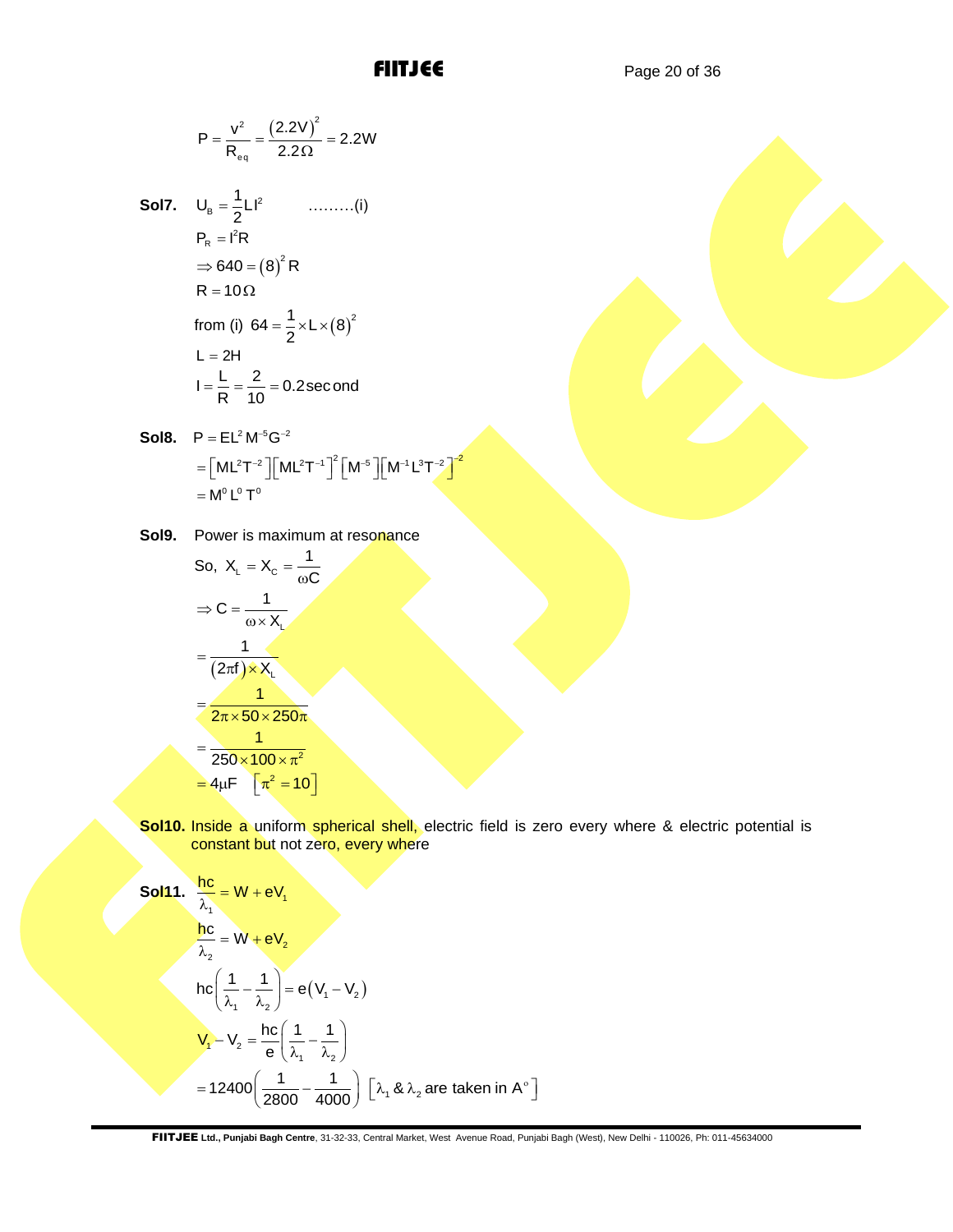$$
=4.4-3.1
$$

$$
=1.3\,\mathrm{V}
$$

**Sol12.** For mirror  $V_{L, M} = -m^2 V_{\text{eq}}$  $\mathsf{V}_{\scriptscriptstyle\mathsf{I\!M}}\rightarrow \mathsf{Velocity~of~image~w.r.t~mirror}$  $\mathsf{V}_{\mathsf{om}}\to\mathsf{Velocity}$  of object w.r.t mirror  $m \rightarrow$  magnification 1 1 1  $\frac{1}{v} + \frac{1}{-1.9} = \frac{1}{-0.1}$ 1 1 1 v 1.9 0.1  $=\frac{1}{1.8} 0.1 - 1.9$  $1.9 \times 0.1$  $=\frac{0.1-}{1.9\times}$  $v = \frac{1.9 \times 0.1}{-1.8} = \frac{0.19}{-1.8} = -0.105$  $m = -\frac{v}{u} = -\left(\frac{-0.1}{-1.9}\right)$  $=-\frac{v}{u}=-\left(\frac{-0.1}{-1.9}\right)$  $|1^{|W|} - |100| + |1001|$ 2  $\left|\overrightarrow{V}_{l,M}\right| = \left(\frac{1}{19}\right)^2 \left|\overrightarrow{V}_{Q_{1}M}\right|$  $=\left(\frac{1}{19}\right)^2 |\vec{V}_{O,M}|$  ${(19)}^2$  $\frac{1}{2}$  × 40 = 0.1m/s 19  $=\frac{1}{(1-2)^2} \times 40 = 0$ 

**Sol13.** 
$$
\frac{\Delta U}{t} = \frac{6000}{60} = 90
$$

$$
= 10J
$$

$$
t = \frac{\Delta U}{10} = \frac{2.5 \times 10^3}{10} = 2.5 \times 10^2 \text{ second}
$$

**Sol14.** 
$$
hf_1 = R\left(\frac{1}{1^2} - \frac{1}{3^2}\right) = R \times \frac{8}{9}
$$
  
\n $hf_2 = R\left(\frac{1}{1^2} - \frac{1}{2^2}\right) = R \times \frac{3}{4}$   
\n $\frac{f_1}{f_2} = \frac{8/9}{3/4} = \frac{32}{27}$   
\n $f_2 = f_1 \times \left(\frac{27}{32}\right)$   
\n $= (2.92 \times 10^{15}) \times \left(\frac{27}{32}\right)$   
\n $= 2.46 \times 10^{15} Hz$   
\n**Sol15.** for discharging RC-circuit

$$
q = q_0 e^{-t/2}
$$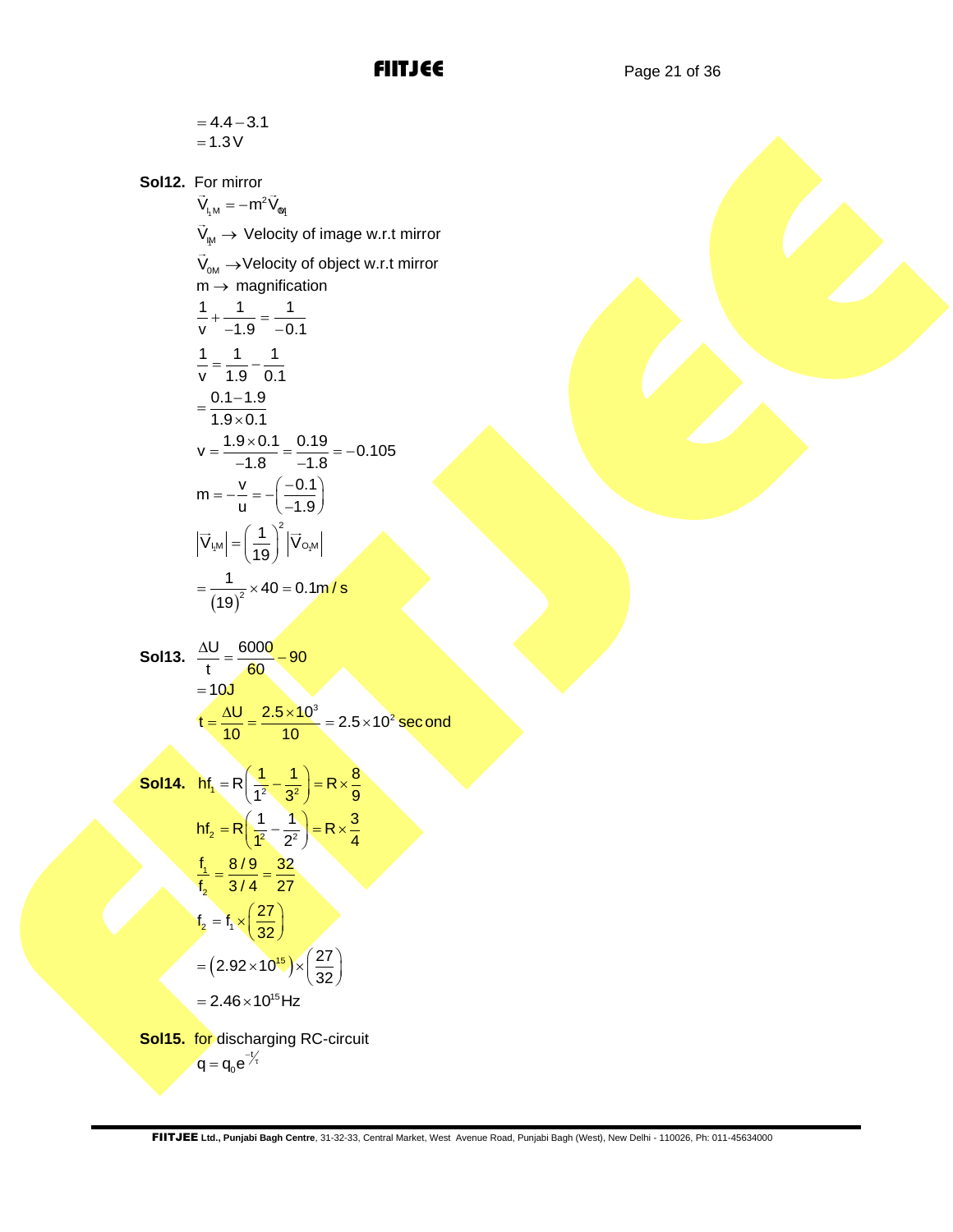B

A

$$
I = \frac{dq}{dt} = \frac{q_0}{\tau} e^{-t/\tau}
$$
  
\n
$$
\tau = CR = \left(\frac{k\epsilon_0 A}{d}\right) \left(\rho \frac{d}{A}\right) [\because \ell = d]
$$
  
\n
$$
= (\rho k \epsilon_0)
$$
  
\n
$$
I = \frac{q_0}{\rho k \epsilon_0} e^{-\frac{t}{\tau}}
$$
  
\n
$$
I_{max} = \frac{q_0}{\rho k \epsilon_0} = \frac{2 \times 10^{-12} \times 40}{200 \times 50 \times 8.85 \times 10^{-12}}
$$
  
\n
$$
= 0.9 mA
$$

I = 
$$
\frac{dq}{dt} = \frac{q_0}{\tau} e^{-\frac{t}{\tau}}
$$
  
\n $\tau = CR = \left[\frac{(k_{\text{G}}A)}{d}\right] (\rho \frac{d}{A}) [\because i = d]$   
\n $= (\rho k c_0)$   
\n $I = \frac{q_0}{\rho k c_0} e^{-\frac{kt}{\tau}}$   
\n $I_{\text{max}} = \frac{q_0}{\rho k c_0} = \frac{2 \times 10^{-12} \times 40}{200 \times 50 \times 8.85 \times 10^{-12}}$   
\n $= 0.9 \text{ mA}$   
\n**Sol16.** P<sub>0</sub> - P<sub>1</sub> = pgh  
\n $\Rightarrow \left(\rho_0 - \frac{2T}{r_2}\right) - \left(\rho_0 - \frac{2T}{r_1}\right) = pgh$   
\n $\frac{2T\left(\frac{1}{r_1} - \frac{1}{r_2}\right)}{r} \right)$   
\n $= \frac{2.19 \times 10^{-3} \text{ m}}{1000 \times 10}$   
\n $= 2.19 \times 10^{-3} \text{ m}$   
\n**Sol17.**  
\n $\frac{A}{1} = \frac{B}{0} \frac{X}{0} \frac{Y}{0} \frac{Y}{1} \frac{Z}{2.5 \times 10^{-3}} = \frac{1}{4 \times 10^{-3}}$   
\n**Sol18.** V<sub>air</sub>  $\frac{dm}{dt} = mg = F_{air}$   
\n $\Rightarrow$  **Sol18.** V<sub>air</sub>  $\frac{dm}{dt} = \frac{m}{1000 \times 10} = \frac{1000 \times 20}{1000 \times 10} = \frac{1000 \times 20}{\frac{dm}{dt}} = \frac{60 \text{ kg/s}}{\frac{m}{R} + R_2} = 3$   
\n**Sol19.** Penfavalent materials have more electrons and so electron density increase. But of  
\n**Sol20.**  $\frac{R_1 R_2}{R_1 + R_2} = 3$   
\n $\Rightarrow \frac{(P_1 \frac{f}{A}) (p_2 \frac{f}{A})}{(P_1 \frac{f}{A})$ 

**Sol17.**

| A           | Β |          |   |  |
|-------------|---|----------|---|--|
|             |   | $\Omega$ | 0 |  |
|             |   |          |   |  |
| $\mathbf 0$ |   |          | ი |  |
| Ò           |   |          |   |  |
|             |   |          |   |  |

Sol18. 
$$
V_{rel} \frac{dm}{dt} - mg = F_{ext}
$$
  
\n
$$
\Rightarrow 500 \frac{dm}{dt} - 1000 \times 10 = 1000 \times 20
$$
\n
$$
\frac{dm}{dt} = 60 \text{ kg/s}
$$

**Sol19.** Pentavalent materials have more electrons and so electron density increase. But overall semiconductor is neutral

Sol20. 
$$
\frac{R_1 R_2}{R_1 + R_2} = 3
$$

$$
\Rightarrow \frac{\left(\rho_1 \frac{\ell}{A}\right)\left(\rho_2 \frac{\ell}{A}\right)}{\left(\frac{\rho_1 \ell}{A}\right) + \left(\frac{\rho_2 \ell}{A}\right)} = 3
$$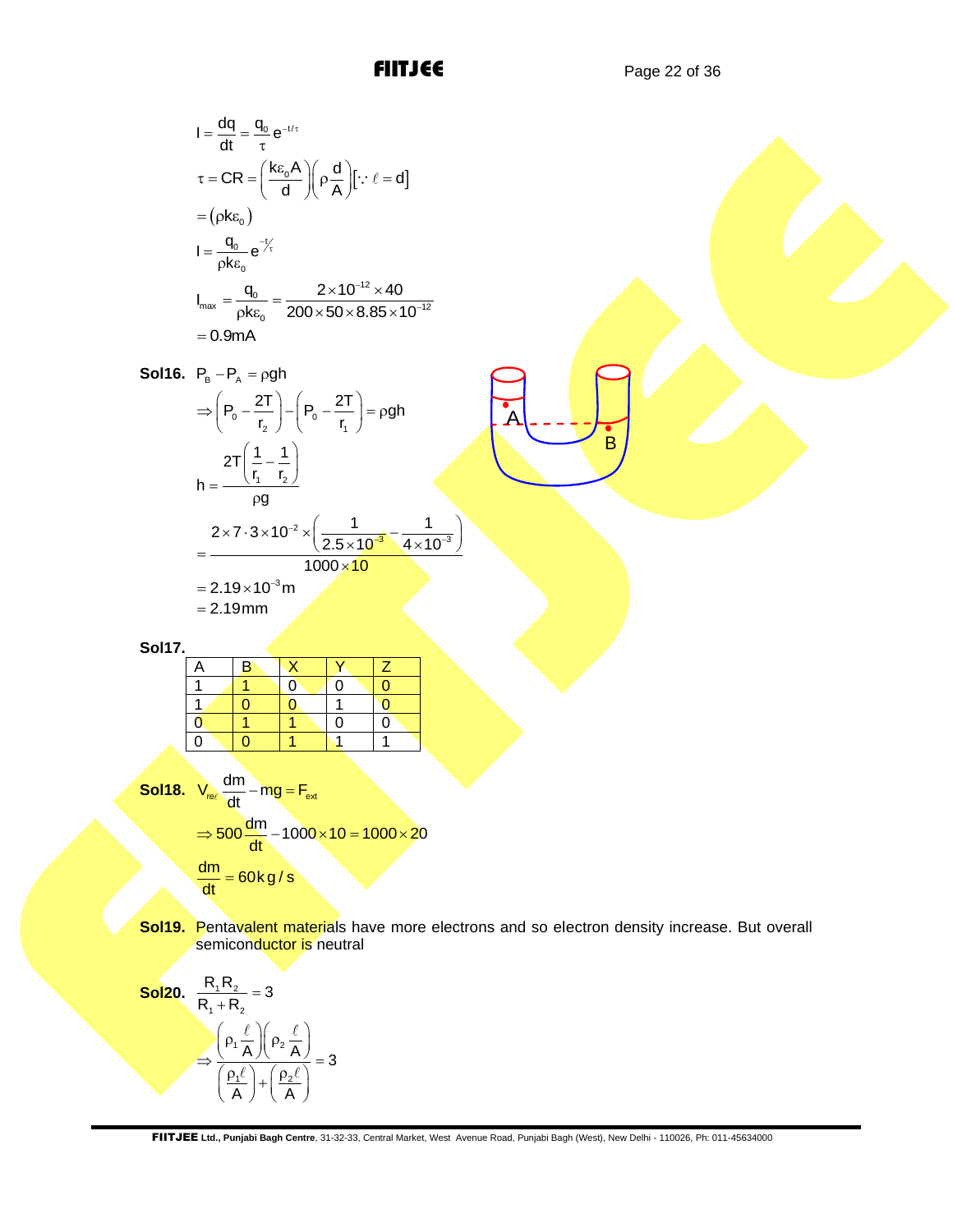$$
\Rightarrow \ell = \frac{3A(\rho_1 + \rho_1)}{\rho_1 \rho_2}
$$
  
= 
$$
\frac{3 \times \left[ \frac{\pi}{4} \times (2 \times 10^{-3})^2 \right] [12 + 51] \times 10^{-6} \times 10^{-2}}{12 \times 10^{-6} \times 10^{-2} \times 51 \times 10^{-6} \times 10^{-2}}
$$
  
= 97m

### **Section-B**

⇒ 
$$
\ell = \frac{3A(\rho_1 + \rho_1)}{\rho_1 \rho_2}
$$
  
\n
$$
= \frac{3 \times [\frac{\pi}{4} \times (2 \times 10^{-3})^2] \left[ 12 + 51 \right] \times 10^{-6} \times 10^{-2}}{12 \times 10^{-6} \times 10^{-2} \times 10^{-6} \times 10^{-2}}
$$
\nSection-B  
\nSolution  
\nSolution  
\nSolution  
\nSolution  
\n
$$
= 97m
$$
  
\nSectionB  
\nSolution  
\n
$$
= 35x - \frac{1}{2}gt^2 = 35(t - 3) - \frac{1}{2}g(t - 3)^2
$$
\n
$$
\Rightarrow 35 \times 3 = \frac{1}{2}g(t + t - 3) \times 3
$$
\n
$$
105 = \frac{10}{2} \times 3 \times (2t - 3)
$$
\n
$$
t = 5
$$
\n
$$
y_t = 35 \times 5 - \frac{1}{2} \times 10 \times 5^2
$$
\n
$$
= 50m
$$
\nSo12.  $t' = \frac{340 - 20}{340 + 20} \times t_0$   
\n
$$
\Rightarrow 1800 = \frac{320}{360} \times t_0
$$
\n
$$
t_0 = 2025 Hz
$$
\nSo13.  $I_{av} = [t_{av} + M(\frac{5t}{2})^2] + [t_{av} + M(\frac{13t}{2})^2]$   
\n
$$
= M(\frac{36t^2}{12}) + \frac{M \times 25t^2}{4} + \frac{Mt^2}{2} + M \times \frac{169Mt^2}{4} + \frac{8t}{2} + \frac{13t/2}{2} + \frac{t}{2} = 52Mr^2
$$
\n
$$
= 52Mr^2
$$
\n
$$
= 5Mt^2
$$
\nAs suming circular portion to be disc  
\nSo14.  $t_2 = B_r M_r$ 

**Sol2.**  $f' = \frac{340 - 20}{340 + 20} \times f_0$  $=\frac{340-20}{340+20} \times f$  $\Rightarrow$  1800 =  $\frac{320}{360} \times f_0$  $f_0 = 2025$ Hz

| <b>Sol3.</b> $I_{xx'} = \left[ I_{yy'} + M \left( \frac{5r}{2} \right)^2 \right] + \left[ I_{zz'} + M \left( \frac{13r}{2} \right)^2 \right]$ |  |  |
|-----------------------------------------------------------------------------------------------------------------------------------------------|--|--|
| $= M \left( \frac{36r^2}{12} \right) + \frac{M \times 25r^2}{4} + \frac{Mr^2}{2} + M \times \frac{169Mr^2}{4}$                                |  |  |
| $=$ 52Mr <sup>2</sup>                                                                                                                         |  |  |



Assuming circular portion to be disc

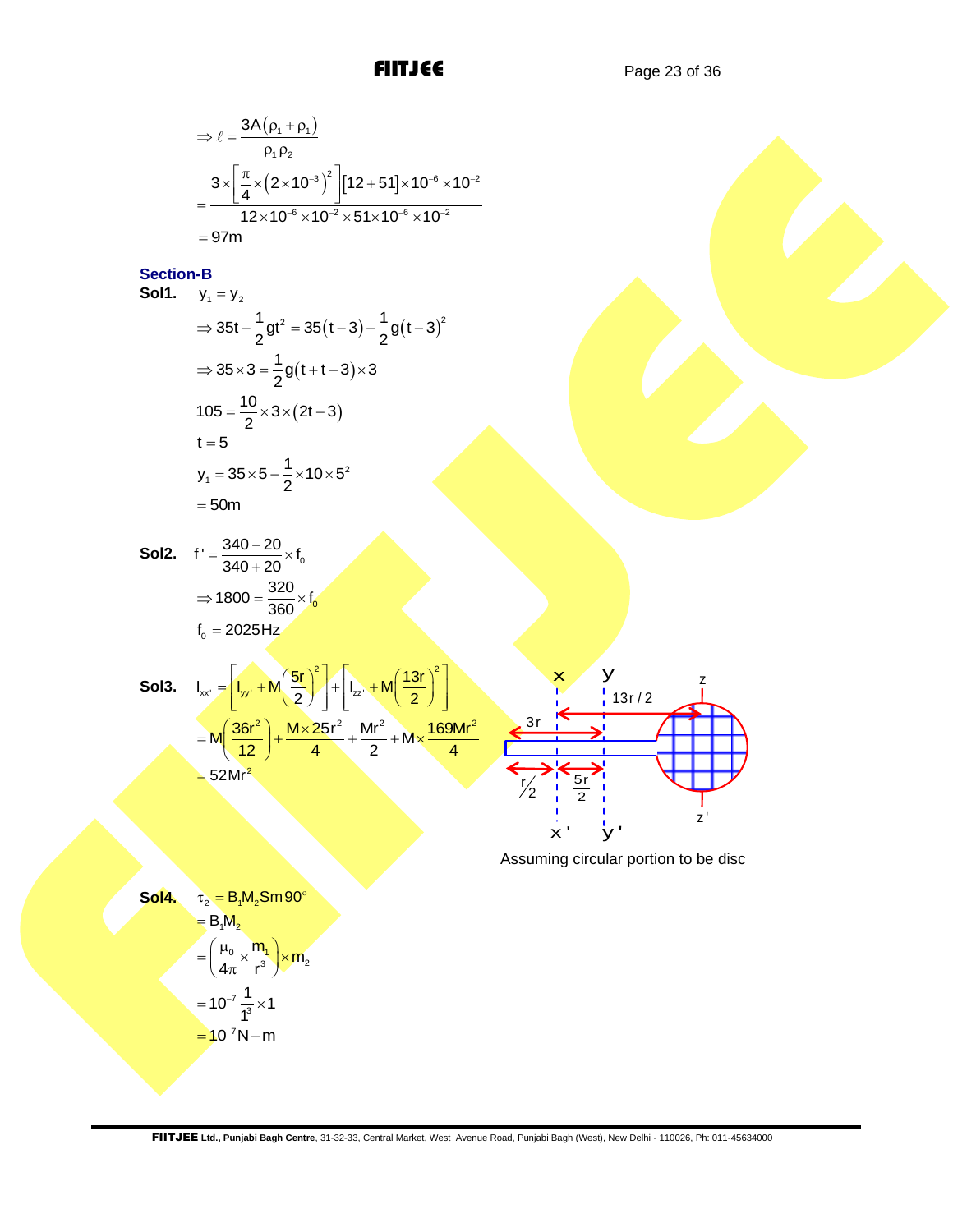$\overline{r_2}$ 

 $P<sub>2</sub>$  $P_0$ 

 $P_1$ 

 $r_{1}$ 

**Sol5.** For first fringe  
\n
$$
\frac{dy_1}{D} = 1 \times \lambda_1 [n = 1] \lambda_1 \rightarrow \text{ Red wavelength}
$$
\n
$$
\frac{dy_2}{D} = 1 \times \lambda_2 [n = 1] \lambda_2 \rightarrow \text{ violet wavelength}
$$
\n
$$
\frac{d}{D} (y_1 - y_2) = \lambda_1 - \lambda_2
$$
\n
$$
y_1 - y_2 = \frac{D}{d} (\lambda_1 - \lambda_2)
$$
\n
$$
= \frac{0.3 \times 10^{-3}}{1.5} (3.5 - 2) \times 10^{-3}
$$
\n
$$
= 300 \times 10^{-9}
$$
\n
$$
= 300 \text{ nm}
$$

Sol6. 
$$
p_1 - p_2 = \frac{4T}{r_1}
$$
 ...(1)  
\n
$$
p_2 - p_0 = \frac{4T}{r_2}
$$
 ...(2)  
\n(1) + (2),  $p_1 - p_0 = 4T\left(\frac{1}{r_1} + \frac{1}{r_2}\right)$   
\n
$$
\Rightarrow \frac{4T}{r_{eq}} = 4T\left(\frac{1}{r_1} + \frac{1}{r_2}\right)
$$
  
\n
$$
r_{eq} = \frac{r_1 r_2}{r_1 + r_2} = \frac{3 \times 6}{3 + 6} = 2 \text{ cm}
$$

SoI7. 
$$
[\lambda x \frac{3 \times g}{2}] \times \frac{3}{2} - [\lambda \times 1 \times g] \times \frac{1}{2} = K
$$

$$
\lambda \Rightarrow \frac{\text{mass}}{\text{length}}
$$

$$
\Rightarrow \lambda g \left(\frac{9}{2} - \frac{1}{2}\right) = K
$$

$$
\Rightarrow \frac{3}{3} \times 10 \times 4 = K
$$

$$
K = 40J
$$

Sol8. 
$$
P = \frac{21}{C}
$$
 P $\rightarrow$  radiation pressure  
\n
$$
= \frac{2}{C} \left( \frac{1}{2} \epsilon_0 E_0^2 C \right)
$$
\n
$$
= \epsilon_0 E_0^2
$$
\n
$$
= (8.85 \times 10^{-12}) \times (200)^2
$$
\n
$$
= 354 \times 10^{-9} N/m^2
$$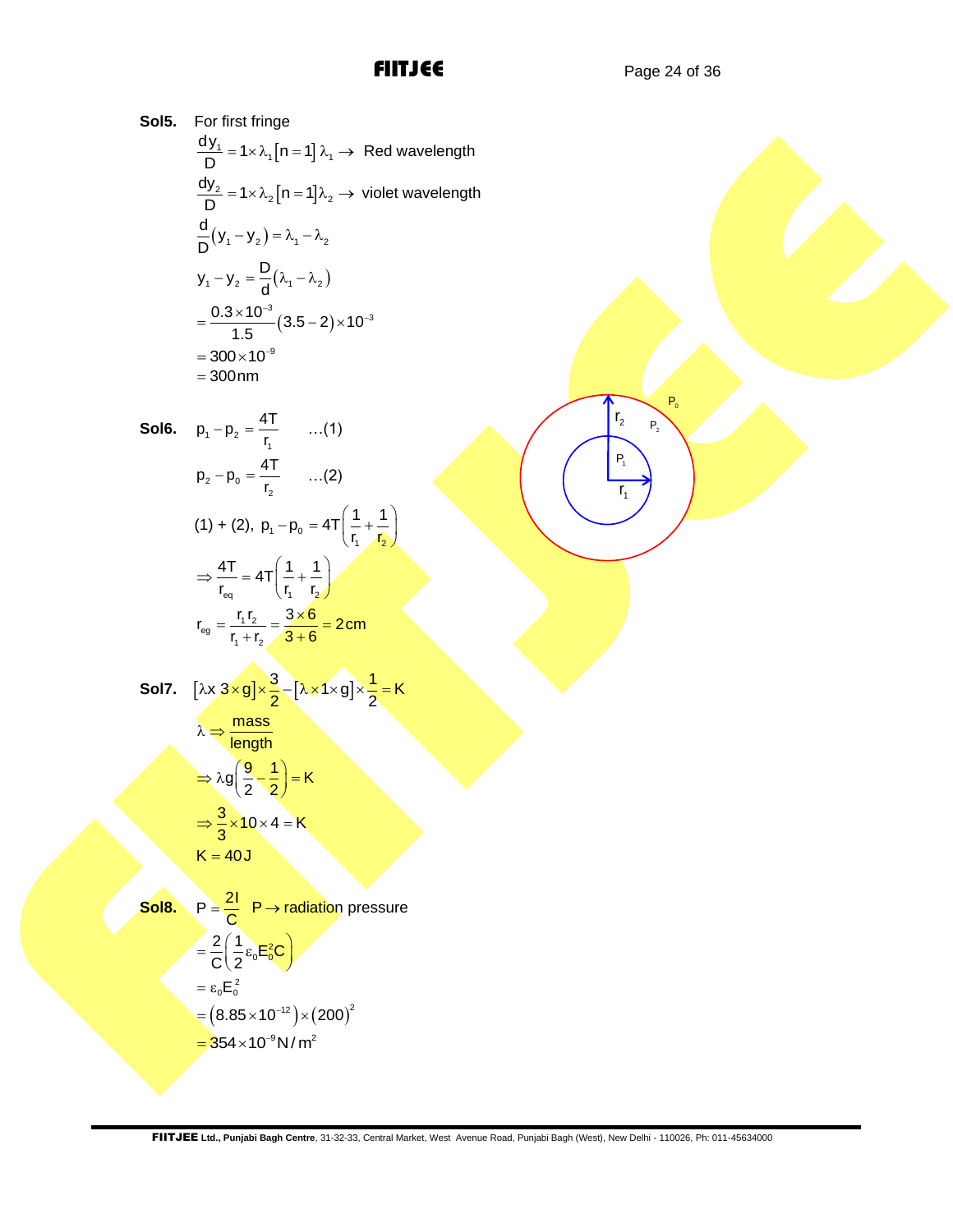**Sol9.** 
$$
\omega_{\text{modulation}} = 2\pi f_{\text{modulation}}
$$

$$
f_{\text{modulation}} = \frac{\omega_{\text{modulation}}}{2\pi}
$$

$$
= \frac{12560}{2\pi}
$$

$$
= 2000 \text{ Hz}
$$

$$
= 2 \text{ kHz}
$$

**Sol10.** 
$$
kx = \frac{\pi}{2}
$$
  
\n $\Rightarrow 1.57x = \frac{\pi}{2} = \frac{3.14}{2} = 1.57$   
\n $x = 1cm$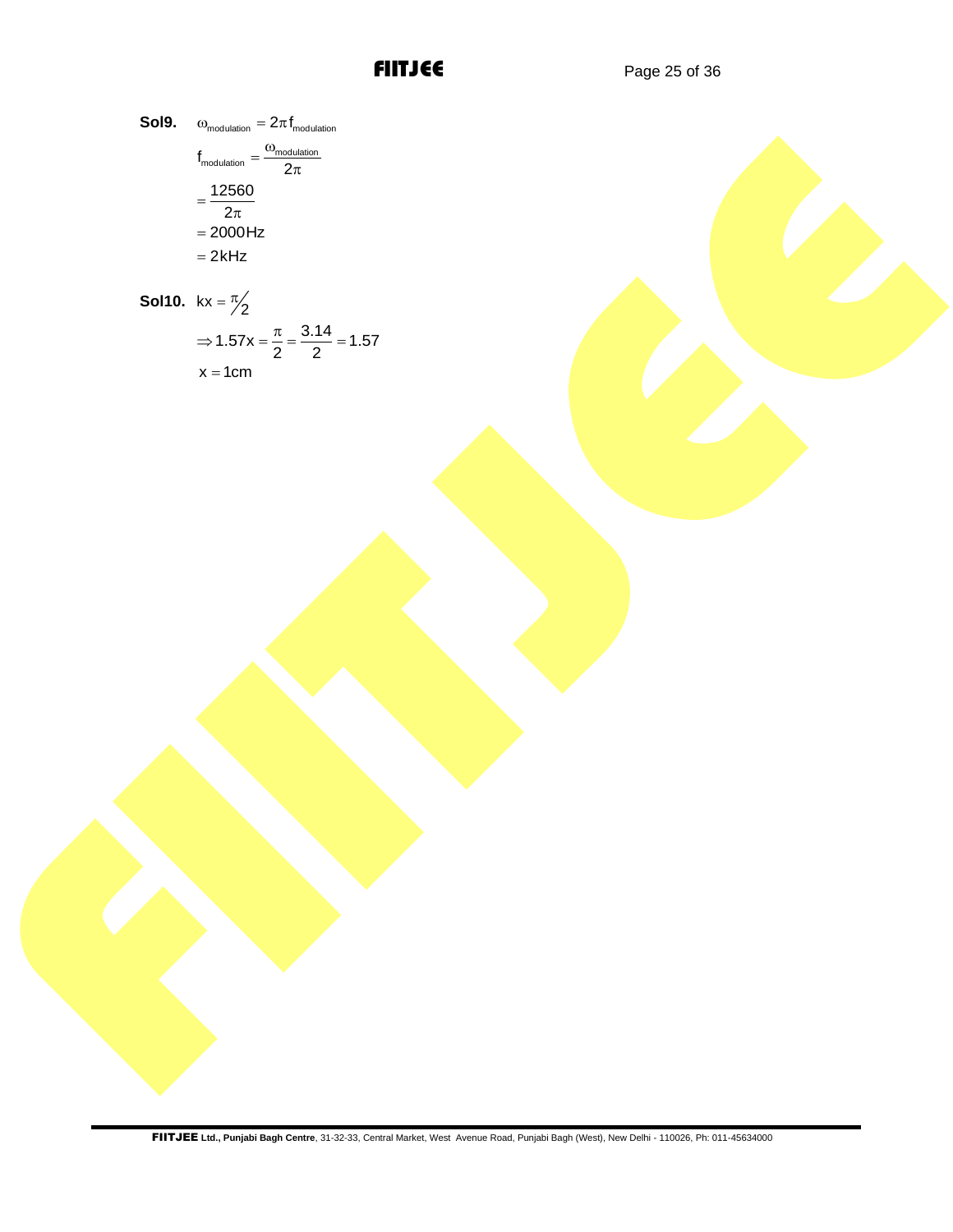### **CHEMISTRY Section-A**

- **Sol1.** Bakelite formed by the condensation reaction of phenol with formaldehyde and it is a thermosetting polymer/ plastics.
- **Sol2.** CS<sub>2</sub> is non- polar, non- ionisable solvent and produce only para substituted compound due to the production of less Br<sup>+</sup> ion, while H<sub>2</sub>O itself a polar solven<mark>t and produce</mark> sufficient concentration of Br<sup>+</sup> to attack on ortho and para position.
- **Sol3.**  $\text{Ca}(\text{OH})_{2} + \text{CO}_{2} \longrightarrow \text{CaCO}_{3} + \text{H}_{2}\text{O}$  (1st step of reaction)  $CaCO<sub>3</sub> + H<sub>2</sub>O + CO<sub>2</sub>$   $\longrightarrow$  Ca(HCO<sub>3</sub>)<sub>2</sub> (2<sup>nd</sup> step of reaction)
- Sol4. De-ionised water means dissolved mineral free water which is prepared by synthetic resin method. Where cation exchanged by H<sup>+</sup> and anion exchanged by OH<sup>−</sup> of resin.
- **Sol5.** Statement I is true because methyl orange indicator has pH range (3.2 to 4.2) which is suitable for buffer produced by strong acid and weak base. Statement II is false because phenolphthalein has pH range (8.4 to 10.2) and only suitable for equivalence point above than 7, In this case pH increased by the addition of NaOH on acetic acid.

**Sol6.**



**Sol7.** According to Bohr's model, velocity of electron increases according to atomic number (z).

e  $V_e \propto \frac{Z}{n}$ ( z = Atomic number and n = number of shell / principal quantum number)

Similarly, velocity of electron decreases according to number of shell (i.e principal quantum number).

**Sol8.** During adsorption of a gas on solid surface, process is exothermic i.e. <u>∆H=</u>–ve (∆H<0) and entropy decreased, because gas particle resides on solid surface. Hence AS < 0 .

```
Sol9. Yellow precipitate is AgI(s) which only produce by structure IV
```


**Sol10.** Hydroxyapatite is the calcium minerals whose molecular formula is  $3Ca_3(PO_4)_2$ . Ca(OH)<sub>2</sub> or Ca<sub>10</sub>(PO<sub>4</sub>)<sub>6</sub>(OH)<sub>2</sub>. During contact with water dissolved F<sup>-</sup> ion, hydroxyapatite converted into 3Ca<sub>3</sub>(PO<sub>4</sub>)<sub>2</sub>. CaF<sub>2</sub>.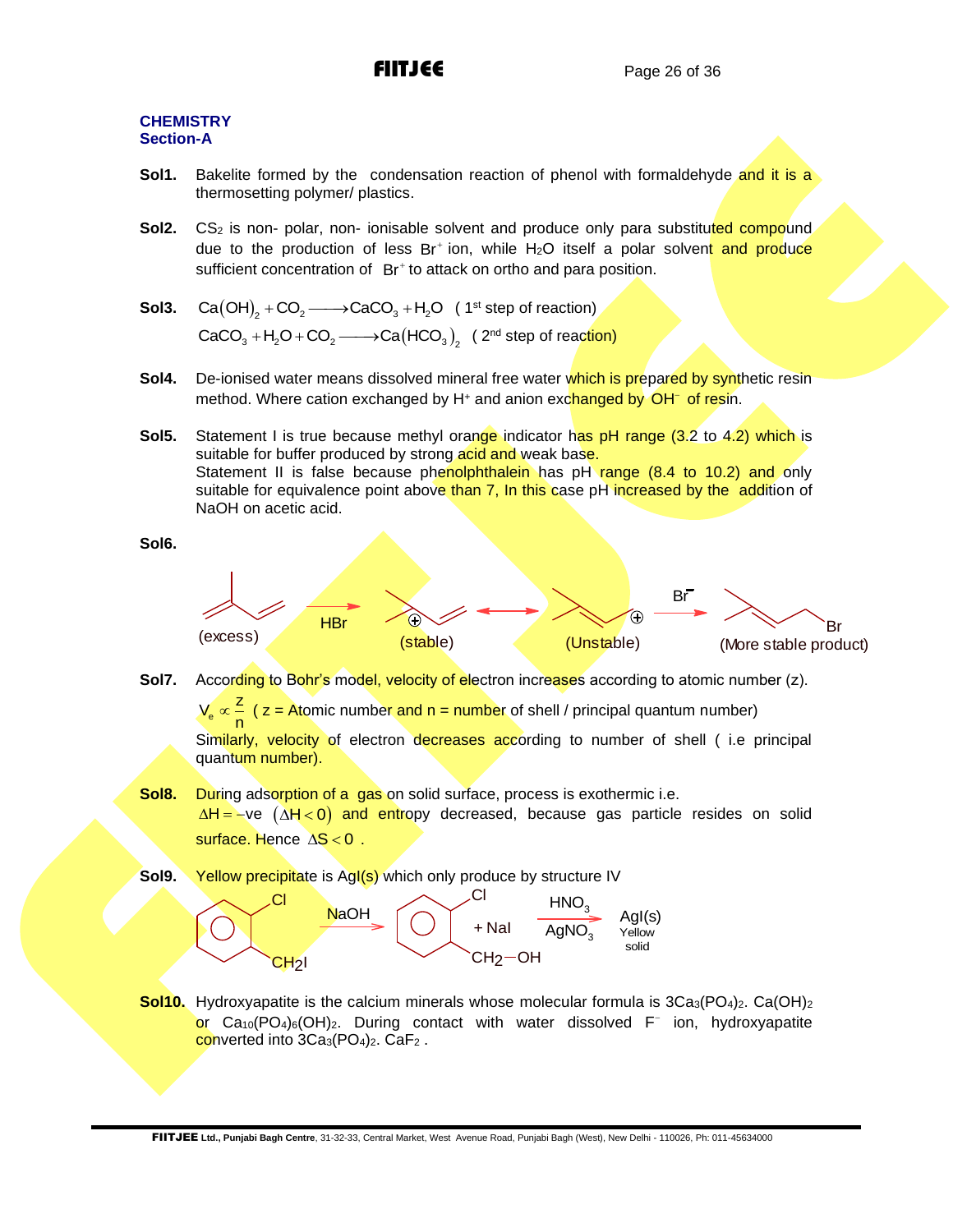

- Sol12. Molar conductivity measured at infinite dilution is called limiting molar conductivity. Hence at infinite dilution stage, **both strong electrolyte (KCI) and weak electrolyte** (CH<sub>3</sub>COOH) have identical value of conductivity. Therefore statement -I is false. Statement-II is also false because molar conductivity increases by the decreasing the concentration of electrolyte.
- Sol13. Cu<sub>2</sub>Cl<sub>2</sub> + Water 
Sol13. Cu<sub>2</sub>Cl<sub>2</sub> + Water AgCl + Water 
<del>→ Insoluble</del> ZnCl<sub>2</sub> + Water  $\longrightarrow$  Colourless solution CuCl<sub>2</sub> + Water  $\longrightarrow$  Coloured solution due to 3d<sup>9</sup> electronic configuration.  ${\sf Sol14.}\ \left[\, {\sf Fe}({\sf CN})_{\sf c} \, {\sf NOS} \right]^{\!4}$  $\left[\mathsf{Fe}(\mathsf{CN})_{_{\mathrm{S}}}\mathsf{NOS}\right]^{4-}\longrightarrow\mathsf{Violet}$  colour  $(SCN)<sub>e</sub>$ <sup>4</sup>  $\left[\mathsf{Fe}(\mathsf{SCN})_{_{\mathbf{6}}}\right]^{_{\mathbf{4}^-}}\longrightarrow \mathsf{Blood}\ \mathsf{red}\ \mathsf{colour}$  $\mathsf{Fe}_{4}\big[\mathsf{Fe}\big(\mathsf{CN}\big)_\mathbf{6}\big]_3$  .H $_2\mathsf{O}\longrightarrow$  Prussian blue colour  $(CN)$ <sup>4</sup>  $\left[\mathsf{Fe}\!\left(\mathsf{CN}\right)_{\!6}\right]^{4-}\longrightarrow\mathsf{Yellow}\;$ colour **Sol15. Isobutane** Break (Minor) Br (Minor) + Br (Major)  $Br_{2}$  / hv free radical path
- **Sol16.** In Frenkel defect, cations are inserted in neighbouring site, therefore statement-I is correct, because vacancy developed by missing cations and interstitial sites are equal. Statement II is false because F-centre developed by metal excess defect due to anion vacancies.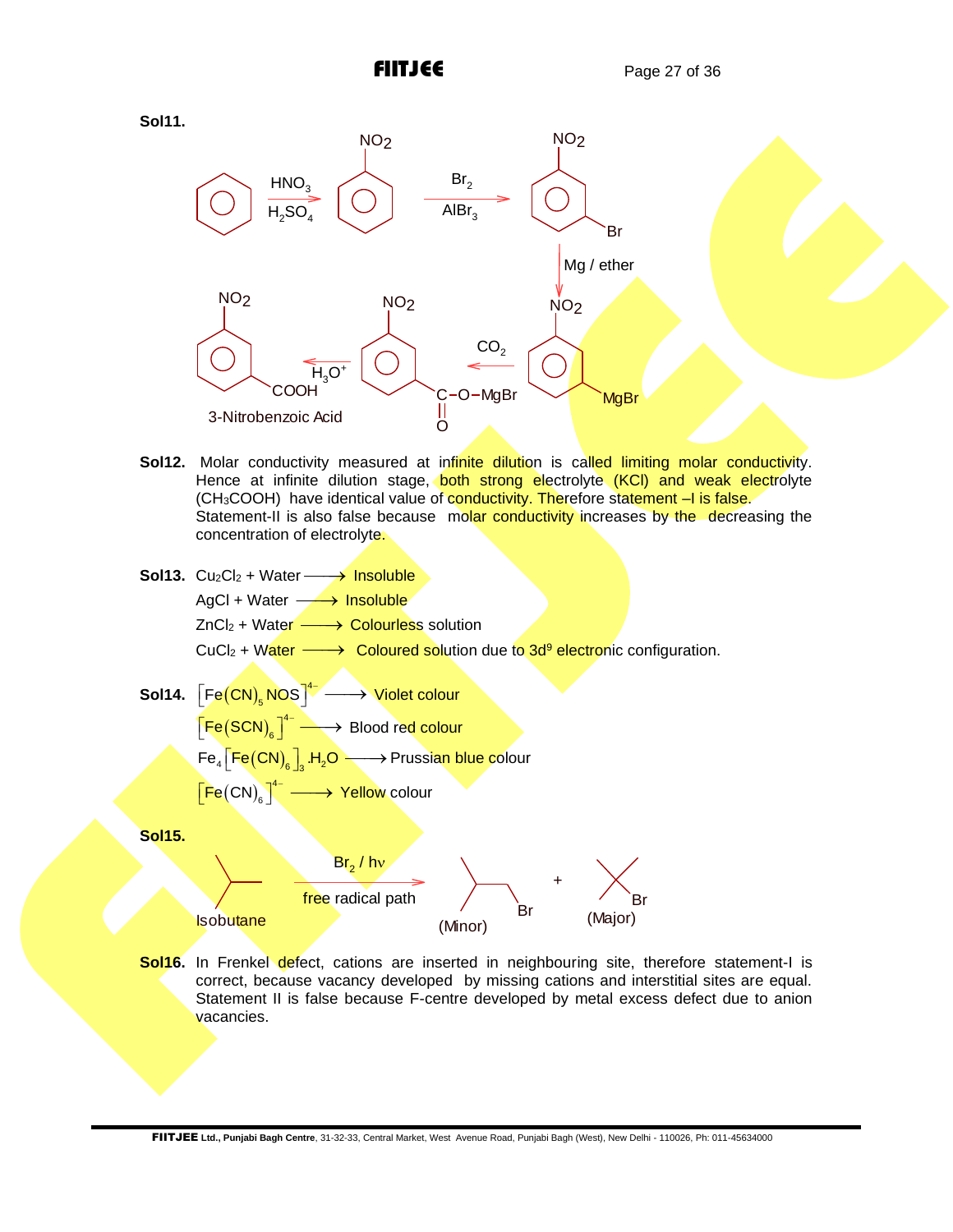

- **Sol18.** Statement-I is true, because metal reduced by decreasing  $\Delta G$  in Elligham diagram but statement-II is false, Ellingham diagram is  $\Delta G$  vs temperature graph has no relation with  $\Delta S$ .
- **Sol19.** Reactivity order of halogens and inter halogens are  $F_2 > CIF > CI_2$  and CIF forms HOCI and HF after the reaction with water.

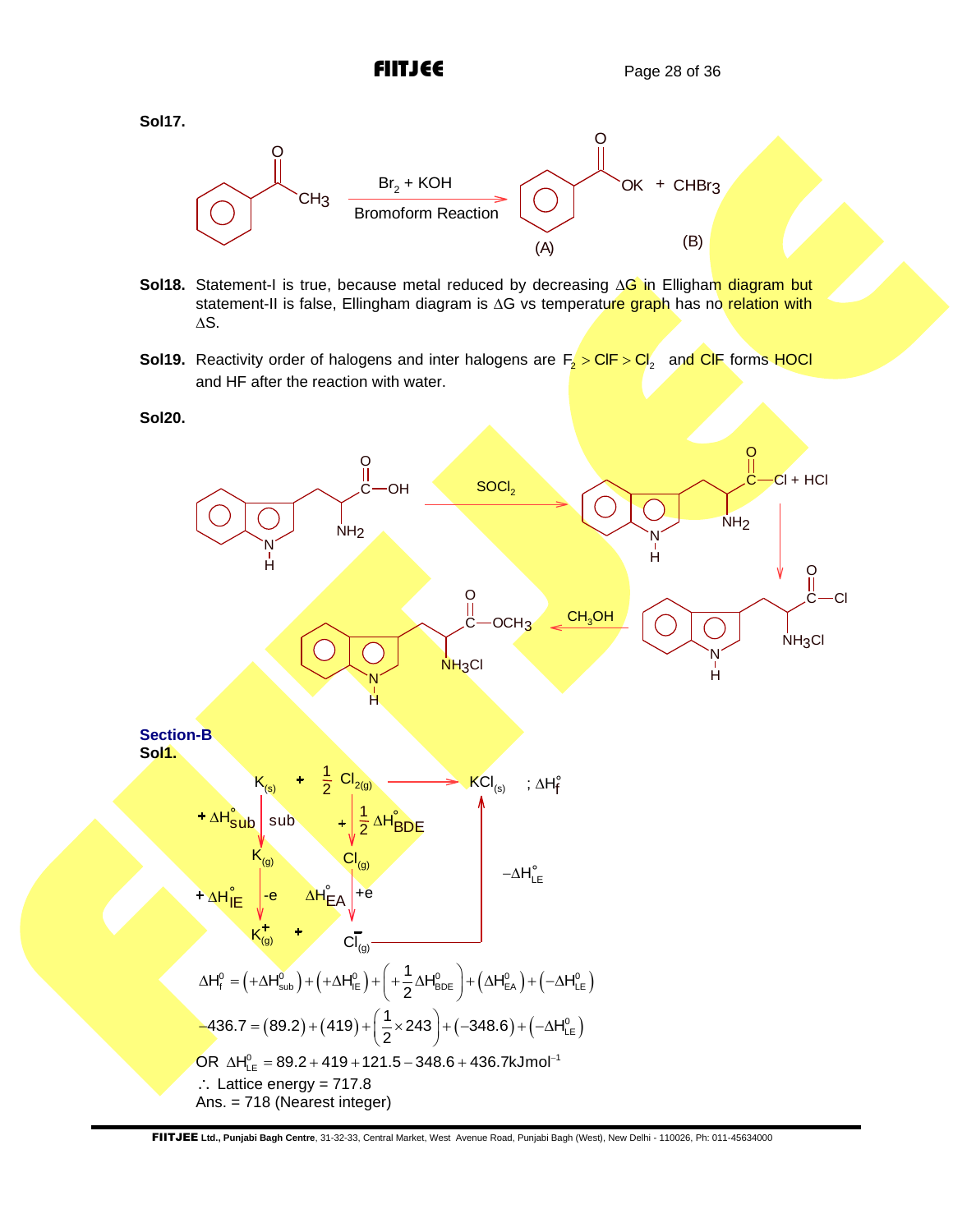- **Sol2.** All the solution have higher ion production with respect to 0.1M C<sub>2</sub>H<sub>5</sub>OH i.e 0.1 M Ba<sub>3</sub>(PO<sub>4</sub>)<sub>2</sub>, 0.1M Na<sub>2</sub>SO<sub>4</sub>, 0.1 M KCl and 0.1 M Li<sub>3</sub>PO<sub>4</sub>. Hence all have lowered freezing point than 0.1 M C2H5OH (which is non- ionisable in aqueous medium).  $Ans. = 4$
- **Sol3.** Molecular formula of Mohr' salt, FeSO<sub>4</sub>.(NH<sub>4</sub>)<sub>2</sub>SO<sub>4</sub>.6H<sub>2</sub>O. Molecular formula of potash alum =  $K_2SO_4$ .Al<sub>2</sub>(SO<sub>4</sub>)<sub>3</sub> .24H<sub>2</sub>O. Overall molecular formula of potash alum =  $KAI(SO<sub>4</sub>)<sub>2</sub>$ .12H<sub>2</sub>O. Ratio of water molecules in Mohr' salt and Potash alum

$$
= \frac{6}{12} = \frac{1}{2} = 0.5 = 5 \times 10^{-1}
$$
  
Ans = 5

**Sol4.** If  $Rate = K[NO]^a [H_2]^b$ 

Case I 
$$
\Rightarrow
$$
 7×10<sup>-9</sup> = K(8×10<sup>-5</sup>)<sup>a</sup> (8×10<sup>-5</sup>)<sup>b</sup>  
\nCase II  $\Rightarrow$  2.1×10<sup>-8</sup> = K(24×10<sup>-5</sup>)<sup>a</sup> (8×10<sup>-5</sup>)<sup>b</sup>  
\nTherefore,  $\frac{7×10^{-1}}{2.1} = (\frac{1}{3})^a$   
\nor  $(\frac{1}{3})^1 = (\frac{1}{3})^a$   $\therefore$  a = 1  
\nAns. = 1

Sol5.  $\,$  0.0504 M NH $_4$ Cl of 5ml  $\Rightarrow$  millimole of NH $_4^* =$  0.050<mark>4 $\times$ 5</mark> 0**.**0210 M NH<mark>3 of 2ml  $\Rightarrow$  millimole</mark> of NH $_{_3}$  = 0.0210 $\times$ 2 It is a basic buffer.

It is a basic **bullet!**.  
\nTotal volume = 7ml  
\nHere, 
$$
K_b = \frac{[OH^-] \times [NH_4^+]}{[NH_4OH]}
$$
  
\n∴ 1.8×10<sup>-5</sup> =  $\frac{[OH^-] \times 0.0504 \times 5}{0.0210 \times 2}$ 

- $\therefore$  [OH<sup>-</sup>] =  $\frac{1.8 \times 10^{-5}}{2.2}$  $OH^{-}$ ] =  $\frac{1.8 \times 10^{-5} \times 0.0210 \times 2}{0.0504 \times 5}$  = 0.3×10<sup>-5</sup>M  $\left[\text{OH}^-\right] = \frac{1.8 \times 10^{-5} \times 0.0210 \times 2}{0.0504 \times 5} = 0.3 \times 10^{-5} \text{M}$  $\therefore$  OH  $^{-}$  = 3  $\times$  10<sup>-6</sup>M
- $\therefore$  x = 3
- Ans.  $= 3$

**Sol6.** KCI solution has molality (m) = 3.3, [Means 3.3 mol of KCI dissolved in 1 kg of solvent] Total mass of solution = mass of solute  $+$  mass of solvent

 $= 3.3 \times 74.5 + 1000$ gm = 1245.85gm Volume of solution =  $\frac{\text{Mass}}{1}$  $\frac{\text{Mass}}{\text{density}}$  =  $\frac{1245.85}{1.2}$  = 1038.20ml  $M = \frac{\text{moles} \times 1000}{V(\text{ml})} = \frac{3.3 \times 1000}{1038.2} = 3.17M$  $\frac{\text{moles} \times 1000}{\text{Mm}} = \frac{3.3 \times 1000}{1000} = 3.17$ Ans. = 3 (Nearest integer)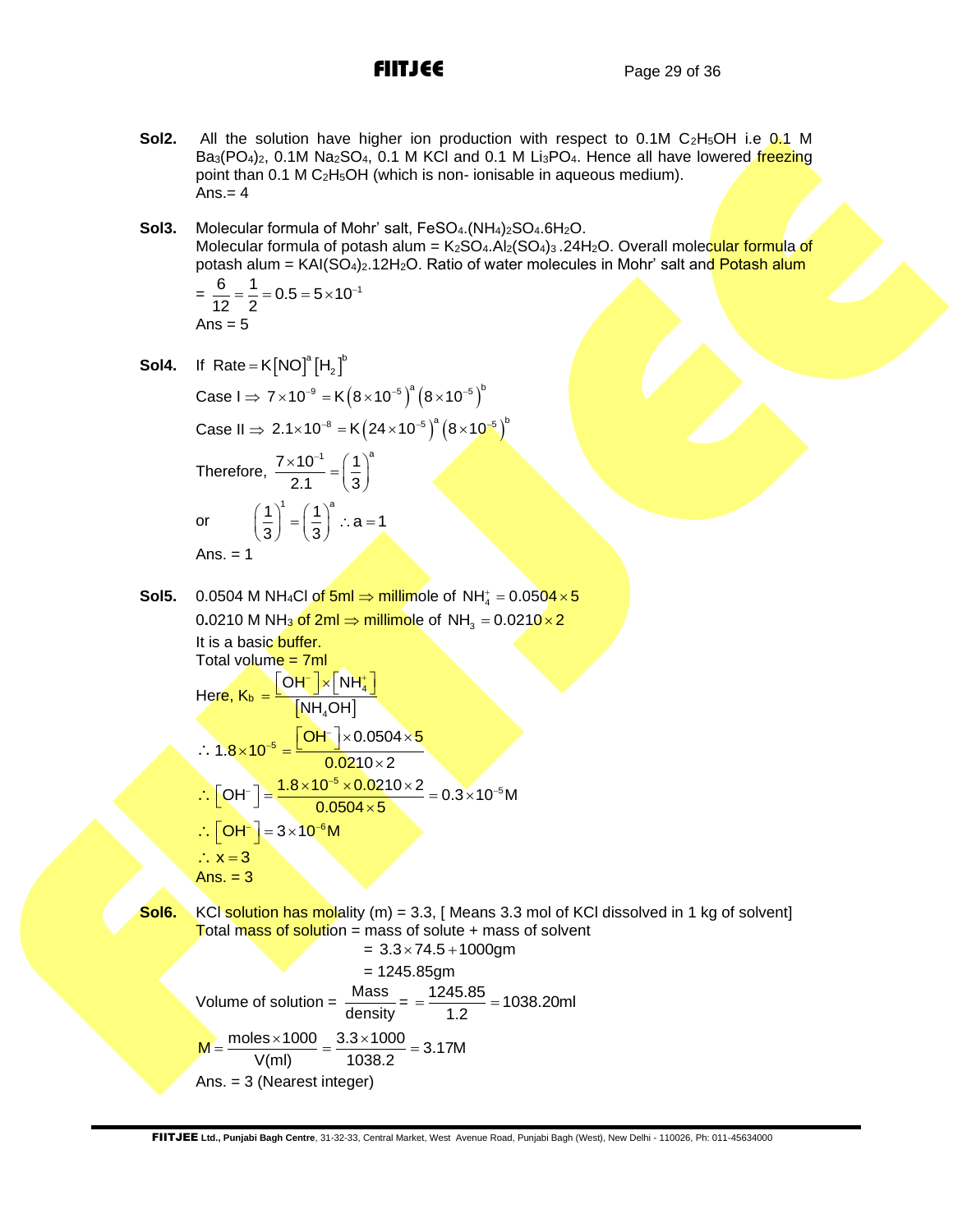**Sol7.** Molecular structure of tetrapeptide Gly-Glu-Asp -Tyr is;



Total negative charge developed at  $pH$  12.5 = 4 Ans.  $= 4$ 

- Sol8. Electronic configuration of Gd is ;  $\textsf{Gd}_{_{64}}=[\textsf{Xe}]4\textsf{f}^7\textsf{5d}^1\textsf{6s}^2$ Hence Gd $_{64}^{++}=\left[ \right. \times \!\!e\right] \!4\mathsf{f}^7$ 5d $^1$ 6s $^0$ Total number of electrons in  $4f$  sub-shell = 7 Ans.  $= 7$
- **Sol9.** Except electron gain enthalpy all the physical properties like sublimation enthalpy, ionization enthalpy and hydration energy affected the value of reduction potential. Ans.  $=3$
- **Sol10.** For AB<sub>3</sub> interhalogen compound, which is T- shaped, only two lone pair electrons are available on central atom. **R**

$$
\begin{array}{c}\n\begin{array}{c}\n\bullet \\
\bullet \\
\bullet \\
\end{array}\n\end{array}
$$
\nAns. = 2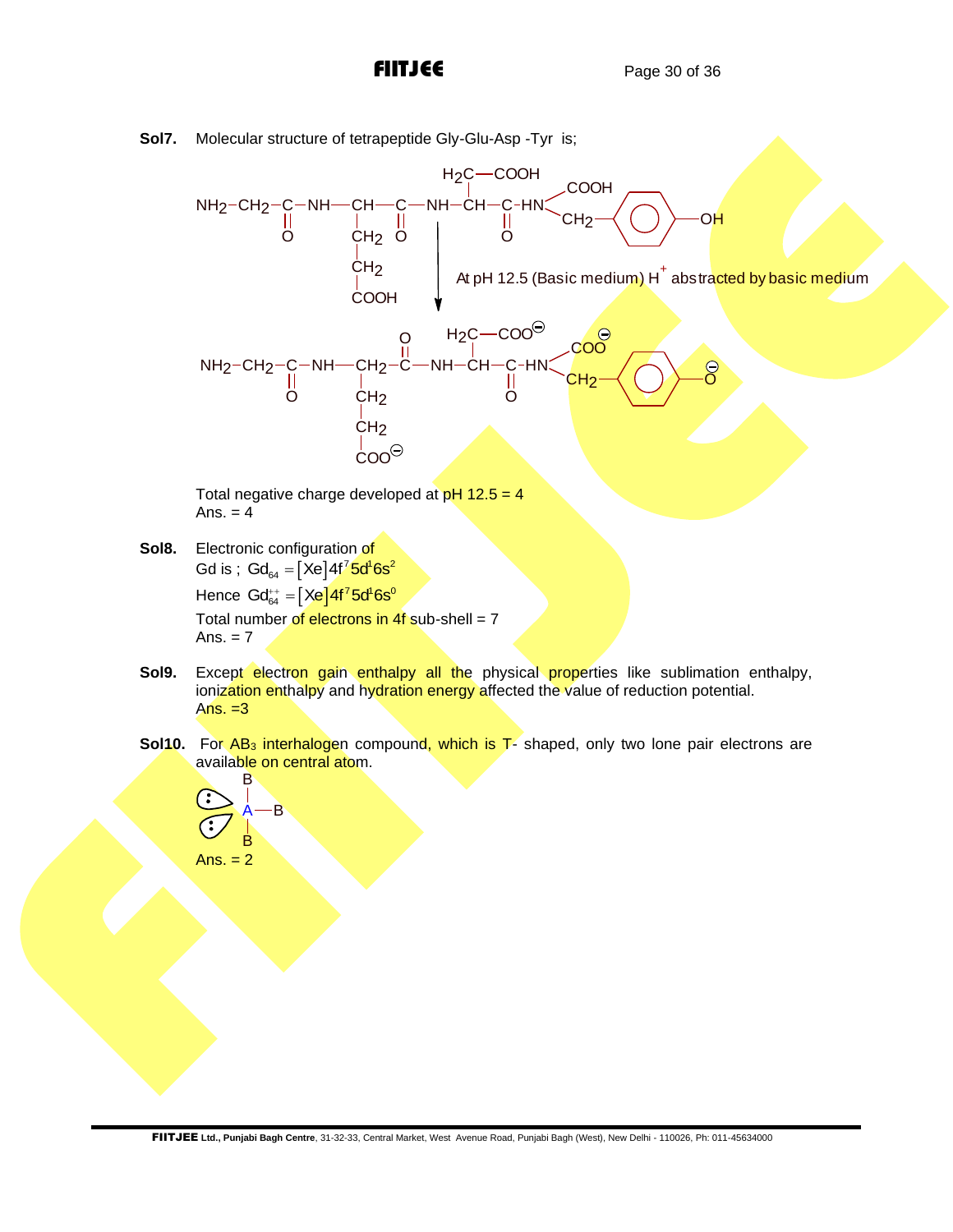### **MATHEMATICS Section-A**

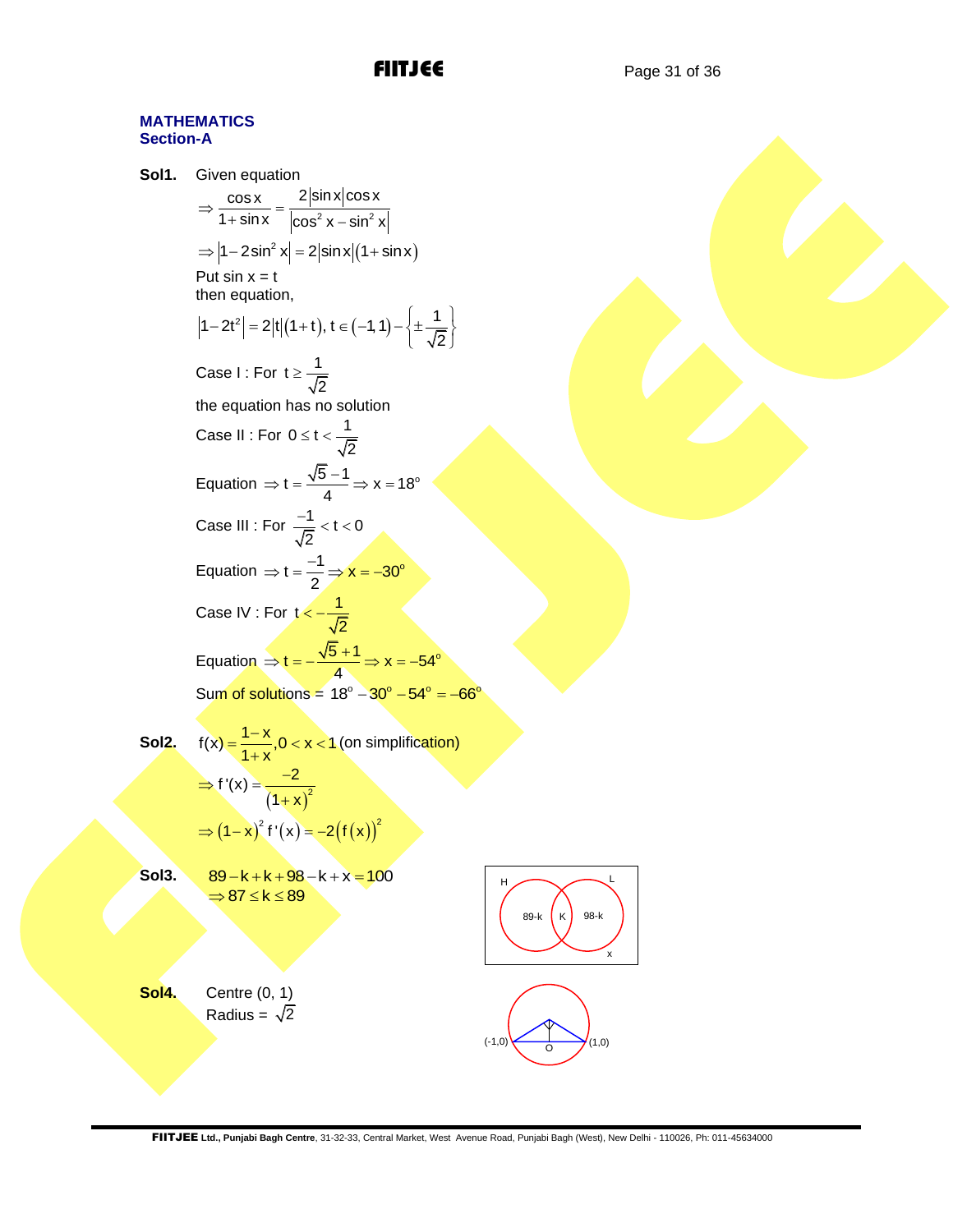**Sol5.** 
$$
\Delta = 0
$$

$$
\Rightarrow \sin 3\theta = -\frac{1}{2}
$$

$$
\text{but } 0 < \theta < \frac{\pi}{2}
$$

$$
\Rightarrow \theta = 70^{\circ}
$$

**Sol6.** ⊥<sup>r</sup> planes

$$
\Rightarrow \vec{n}_1, \vec{n}_2 = 0 \Rightarrow \lambda = \frac{3}{4}
$$

1

2

2

 $\overline{4}$ Where required plane P is  $(1 + \lambda)x + (2 - \lambda)y + (3 - \lambda)z + 1 - 6\lambda = 0$  $\Rightarrow$  2x + y + 2z - 5 = 0

**Sol7.** 
$$
S - \frac{1}{x - 1} = \frac{-2^{101}}{(x^{2^{100}})^2 - 1}
$$
  
For  $x = 2$ ,  $S = 1 - \frac{2^{101}}{4^{101} - 1}$ 

**Sol8.** 
$$
(1+x)^{20} = \sum_{r=0}^{20} {}^{20}C_r x^r
$$
  
\n(on differentiating both sides)  
\n $\Rightarrow 20(1+x)^{19} = \sum r \cdot {}^{20}C_r x^{r-1}$   
\n $\Rightarrow 20(1+x)^{19} \cdot x = \sum r \cdot {}^{20}C_r x^r$   
\n $\Rightarrow 20[(1+x)^{19} + 19x(1+x)^{18}] = \sum r^2 \cdot {}^{20}C_r x^{r-1}$   
\n $x = 1 \Rightarrow \sum_{r=0}^{20} r^2 \cdot {}^{20}C_r = 20.2^{18}.21$ 

**Sol9.** 
$$
AA^{T} = A^{T}A = I
$$
  
\n $A(A^{T}BA)^{2021}A^{T}$   
\n $= B^{2021} = (I+P)^{2021} = I+2021P = \begin{bmatrix} 1 & 0 \\ 2021i & 1 \end{bmatrix}$   
\n $\Rightarrow (B^{2021})^{-1} = \begin{bmatrix} 1 & 0 \\ -2021i & 1 \end{bmatrix}$   
\nwhere  $P = \begin{bmatrix} 0 & 0 \\ i & 0 \end{bmatrix}$ 

**Sol10.** 
$$
I = \int_{-\frac{1}{\sqrt{2}}}^{\frac{1}{\sqrt{2}}} \left(\frac{16x^2}{(x^2 - 1)^2}\right)^2 dx
$$

$$
= 2 \int_{0}^{\frac{1}{\sqrt{2}}} \frac{4x}{1 - x^2} dx
$$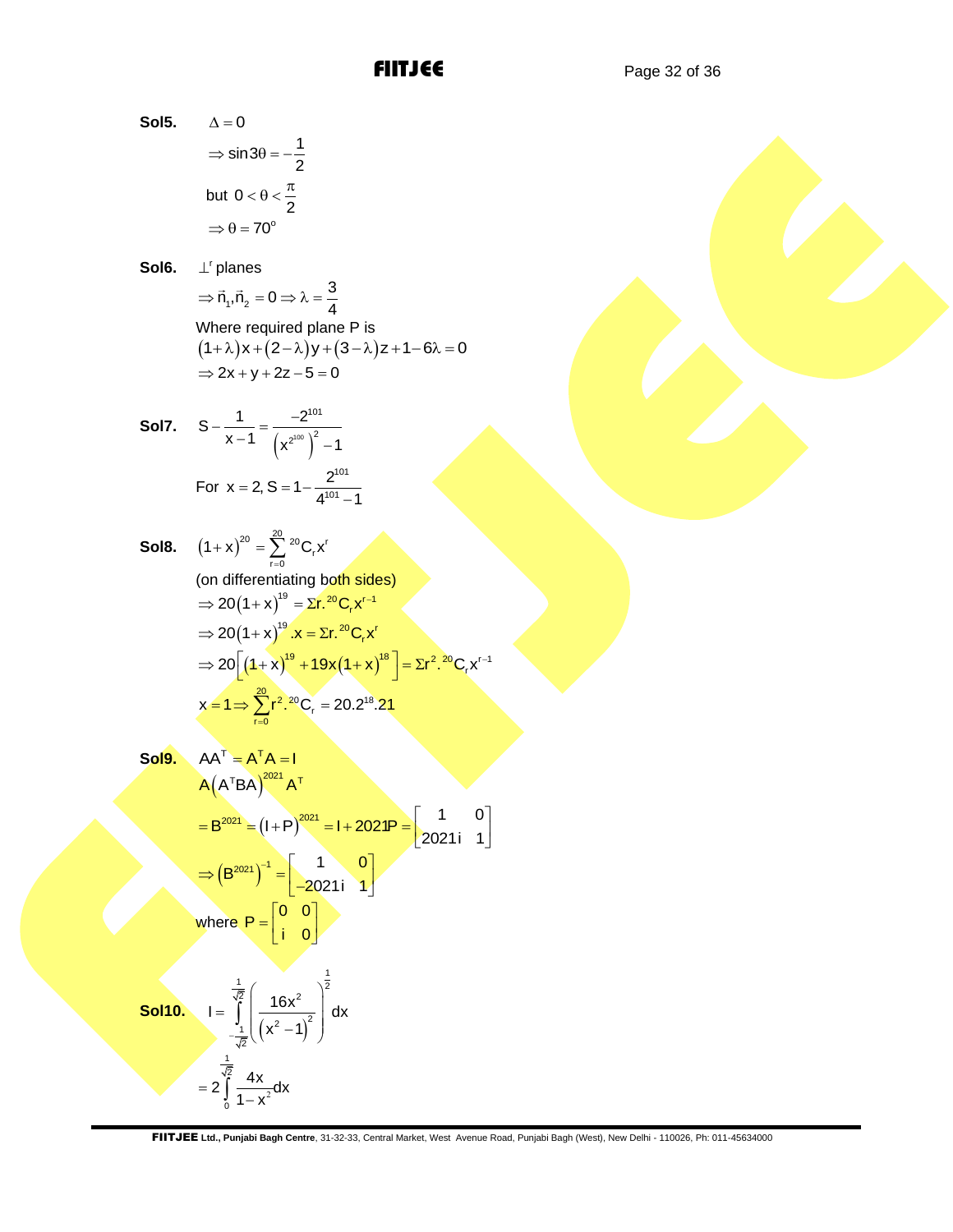= 4ln2  
\n**So111.** T<sub>(P)</sub> : 
$$
\frac{xx_1 + yy_1}{8} = 1
$$
,  
\nwhere  $\frac{x_1^2 + y_1^2}{8} = 1$ ........(i)  
\ngiven : slope = 2  
\n⇒ x<sub>1</sub> = -4y........(ii)  
\n(i) & (ii) & (iii) ⇒ P $\left(-\frac{8}{3}, \frac{2}{3}\right)$   
\n $e = \frac{1}{\sqrt{2}}$   
\n $A = ar(PSS') = \frac{4}{3}$   
\n $(5 - e^2)A = 6$   
\n**So112.** P<sub>-</sub>2P<sup>2</sup> + 2P - 2P<sup>2</sup> =  $\frac{5}{9}$   
\n⇒ P =  $\frac{5}{12} \cdot \frac{1}{3}$   
\n**So113.** P $\left(\frac{15}{2}t^2, 15t\right)$   
\nC(–15,0)  
\nQ(–30,0)  
\n $tan\theta = \frac{PN}{QN}$   
\n $\Rightarrow \frac{1}{t} = \frac{15t}{30 + \frac{15}{2}t^2}$   
\n⇒ t = 2  
\n  
\n  
\n  
\n  
\n**Table 1.1** A + B = C = P<sub>1</sub> A + B = C = P<sub>2</sub> A + B = C = P<sub>1</sub> A + B = C = P<sub>1</sub> A + B = C = P<sub>1</sub> A + B = C = P<sub>1</sub> A + B = C = P<sub>1</sub> A + B = C = P<sub>1</sub> A + B = C = P<sub>1</sub> A + B = C = P<sub>1</sub> A + B = C = P<sub>1</sub> A + B = C = P<sub>1</sub> A + B = C = P<sub>2</sub> A + B = C = P<sub>1</sub> A + B = C = P<sub>2</sub> A + B = C = P<sub>1</sub> A + B = C = P<sub>1</sub> A + B = C = P<sub>2</sub> A + B = C = P<sub>1</sub> A + B = C = P<sub>2</sub> A + B = C = P<sub>1</sub> A + B = C = P<sub>2</sub> A + B = C = P<sub>1</sub> A + B

| p |  |  | $ q  r   p \vee q   q \rightarrow r'   A = (p \vee q) \wedge (q \rightarrow r)   B = r   A \wedge B   C = p \wedge q   A \wedge B \rightarrow C$ |  |  |
|---|--|--|--------------------------------------------------------------------------------------------------------------------------------------------------|--|--|
|   |  |  |                                                                                                                                                  |  |  |
|   |  |  |                                                                                                                                                  |  |  |
|   |  |  |                                                                                                                                                  |  |  |
|   |  |  |                                                                                                                                                  |  |  |

**Sol15.**  $\Sigma X = 200$ 

 $\Sigma x^2 = 2125$ For new data  $\Sigma x = 200 - 25 + 35 = 210$  $\bar{x} = 10.5$  $\Sigma x^2 = 2725$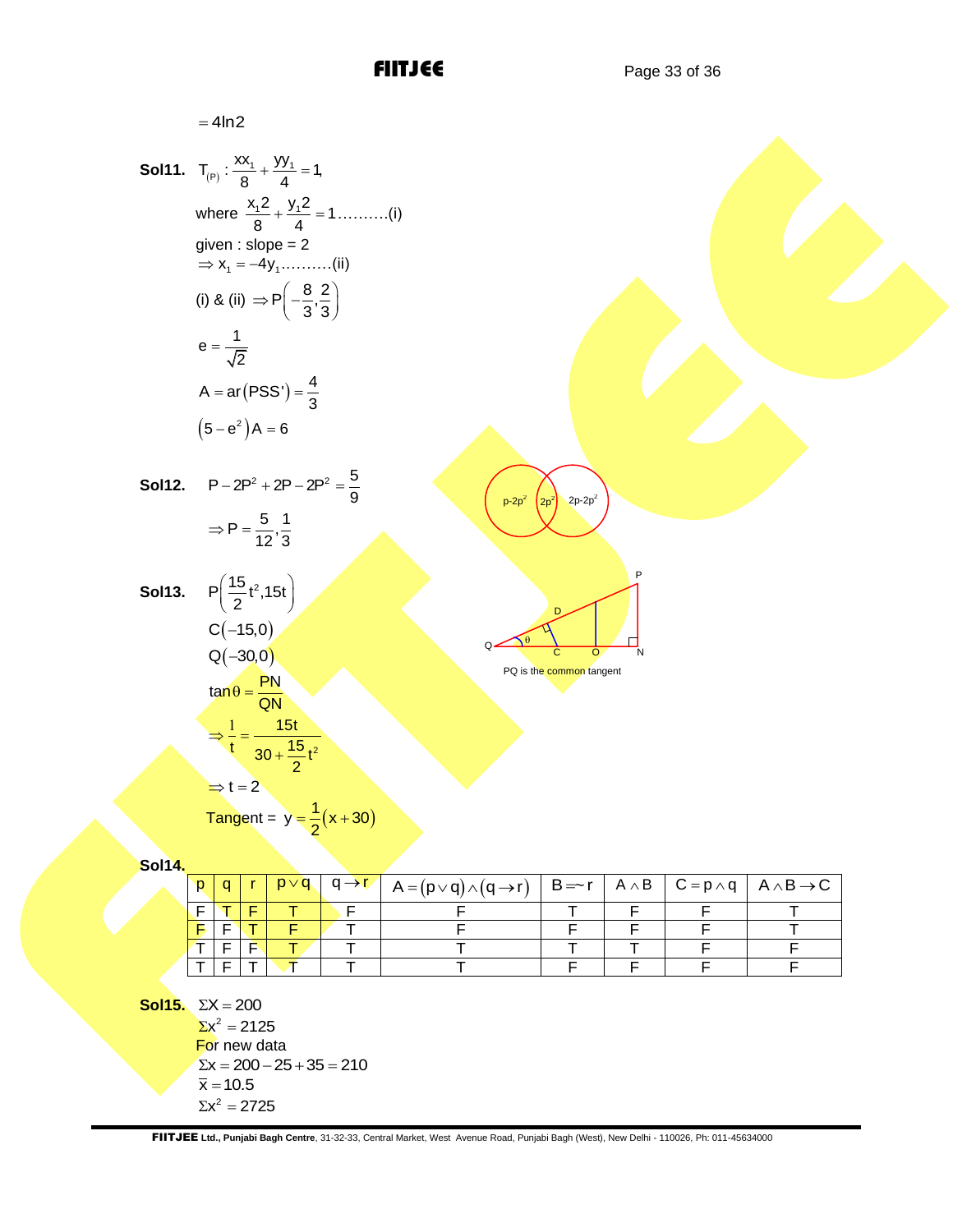$$
\sigma^2 = \frac{2725}{20} - (10.5)^2 - 26
$$
  
\n**Solt6.** Line (801:2x + y = 3 = M(0.3)  
\nLine (801:2x + y = 3 = M(0.3)  
\nMin for image of A(-3, 1) in the line  
\nCD is  $\left(\frac{13}{5} - \frac{11}{5}\right)$  and it will lie on BC.  
\nSlope of AC is 2/3  
\nSlope of BC is 18.  
\n
$$
\tan \theta = \frac{18 - \frac{2}{3}}{1 + 18(\frac{2}{3})} = \frac{4}{3}
$$
\nwhere  $\theta = \angle ACB$   
\n**Solt7.**  $\frac{dy}{dx} + \frac{\sec^2 xy}{\tan x}y = -\tan x$   
\nIf = \tan x  
\nSolution:  $\tan x$   
\nIf =  $\tan x$   
\nSolution:  $\tan x = x - \tan x + C$   
\n $\lim_{x \to 0} xy = 1 \Rightarrow C = 1$   
\n**Solt8.**  $\frac{a}{1 - b} = \frac{b}{b} = \frac{a^2}{1 - b^2} = \frac{1}{4}$   
\n**Solt9.**  $\frac{a}{1 - b} = \frac{16}{b} = \frac{a^2}{1 - b^2} = \frac{1}{2}$   
\n**Solt9.** Given limit  
\n $= \int_{0}^{b} \frac{1}{1 + 4x^2}$   
\n $= \int_{0}^{b} \frac{1}{1 + 4x^2}$   
\n**Solt9.** Given limit  
\n $= \int_{0}^{b} \frac{1}{1 + 4x^2}$   
\n**Solt9.** Solve on square = a  
\nRadius of circle = t  
\n**Solt1.** Side of square = a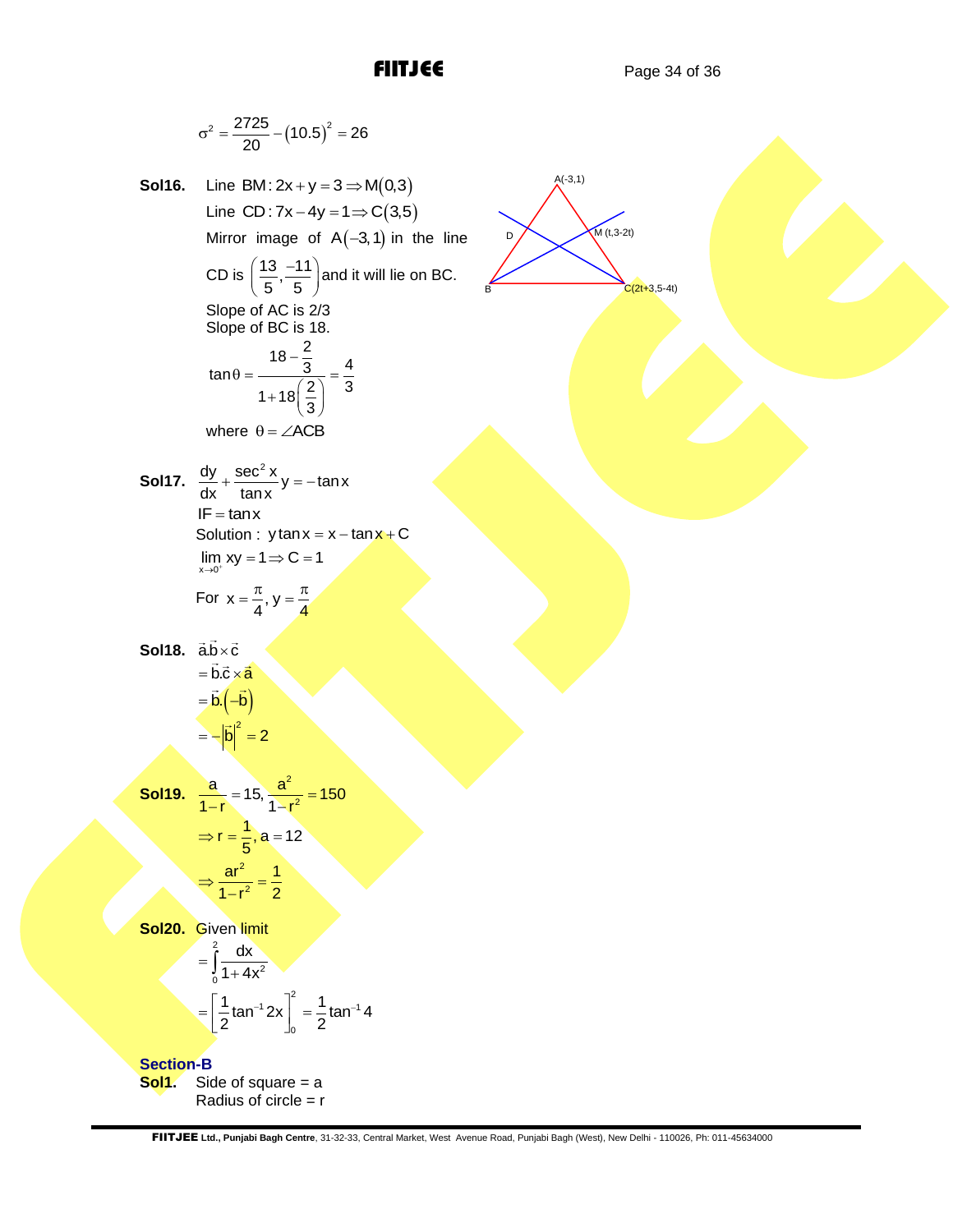Given: 
$$
4a + 2\pi r = 36
$$

$$
S = a^2 + \pi r^2
$$

$$
= \left(\frac{\pi^2}{4} + \pi\right) r^2 - 9\pi r + 81
$$

$$
\frac{ds}{dr} = 0 \Rightarrow r = \frac{18}{\pi + 4}
$$

**Sol2.** Equation : 
$$
2x^2 - (6+k)x + 4 + 3k = 0
$$
  
D < 0 ⇒ 6 – 4√2 < k < 6 + 4√2  
Sum of integral values of K is 1+2+3+....+11 = 66

**Sol3.** Required area  $\frac{4}{3}$   $\sqrt{2}$   $\sqrt{2}$ 2  $\frac{3x}{2} + 6 - \frac{3x^2}{4} dx = 27$  $\int_{-2}$   $\sqrt{2} + 6 - \frac{1}{4}$  $=\int_{-2}^{4} \left(\frac{3x}{2} + 6 - \frac{3x^2}{4}\right) dx = 27$  $rac{3x^2}{4} = \frac{3x}{2} + 6 \Rightarrow x = -2,4$  $=\frac{3x}{2} + 6 \Rightarrow x = -2,4$ 

**Sol4.** LHS = 
$$
\sum_{r=1}^{15} r(r!)
$$
  
\n=  $\sum (r + 1 - 1)r! = \sum_{r=1}^{15} (r + 1)! - r!$   
\n=  $(2! - 1!) + (3! - 2!) + ... + (16! - 15!)$   
\n=  $16! - 1$   
\n=  $^{16}P_{16} - 1$ 

Sol5. 
$$
B(1+2\lambda,3+\lambda,4+2\lambda)
$$
  
\n $x-2y-z=3 \Rightarrow \lambda = -6 \Rightarrow B(-11,-3,-8)$   
\n $N(1+1,3-2t,4-t)$   
\n $x-2y-z=3 \Rightarrow t=2 \Rightarrow N(3,-1,2)$   
\nLine NB:  $\frac{x-3}{7} = \frac{y+1}{1} = \frac{3-2}{5}$   
\n $d^2 = PM^2 = \frac{P\vec{Q} \times \vec{R}|^2}{|\vec{R}|^2}$   
\n $P\vec{Q} \times \vec{R} = (-1,-43,10)$   
\n $P\vec{R} \times \vec{R}|^2 = 1950$   
\n $|\vec{R}|^2 = 75$   
\n $d^2 = \frac{1950}{75} = 26$ 



 $-2$  4

x

y